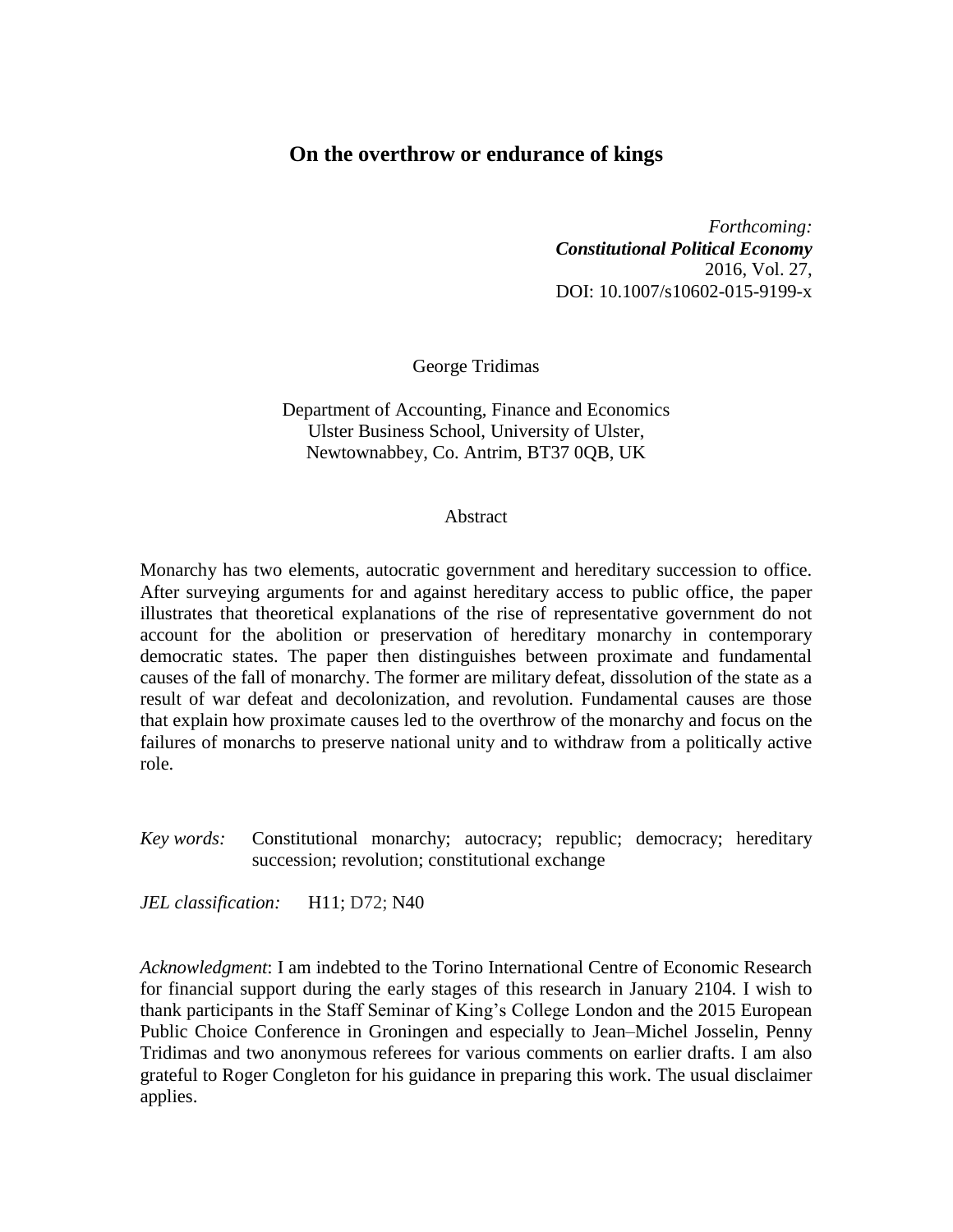#### **1 Introduction**

 $\overline{a}$ 

Monarchy, rule by one person, is typically associated with autocracy and hereditary succession. Since the ancient times monarchy has been the most common system of government. The monarch – autocrat was the head of state and the head of government. With different degrees of success, monarchs often strove to assume absolute control, but in practice councils of notables limited royal power with various degree of effectiveness.<sup>1</sup> Neither did lineage secure succession; who wore the crown had been violently contested without necessarily questioning the institution of monarchy.<sup>2</sup> In modern times, the link between hereditary rule and autocratic government was broken by the English 'Glorious Revolution' of 1688, which gradually fashioned the institution of constitutional monarchy, where the monarch is substantively and procedurally constrained, so that he reigns as the head of state but does not govern. From the late eighteenth century onwards kingship by the grace of god was challenged and as a result of a host of economic, social and ideological changes, government by the consent of the people expressed in fair elections prevailed.

In the democratic transition of the nineteenth and twentieth century, some of the existing and emerging nation–states adopted constitutional monarchy, some abolished the monarchy and established republican orders and yet others overthrew their royal dynasties without establishing democracy. The following conundrum then arises: If winning a competitive election is a fairer and more egalitarian method to assume office than hereditary succession (Manin, 1997), how comes and in some democracies the office of the head of state is still determined by birth right, while in others it is filled through some form of representation? To put it another way, why the monarchy was overthrown in some democracies but not in others? And did the overthrow of the monarchy lead to democratic government?

<sup>&</sup>lt;sup>1</sup> See Congleton (2011) for an analysis of the "king-and-council" template further discussed in Section 3. Finer (1999) offers an authoritative historical account of the monarchy from ancient to modern times and the evolution of government from autocratic to democratic.

 $2^2$  For example, the medieval Byzantine Empire lacked a fixed rule for succession and experienced a large turnover of imperial families. In England the monarchy became hereditary on the basis of primogeniture after the 1066 Norman Conquest. In France it became so in the  $12<sup>th</sup>$ century with Philip–Augustus (1139–1223). On the other hand, in the Holy Roman Empire of Germany the king was elected by a seven–man electoral college of local princes.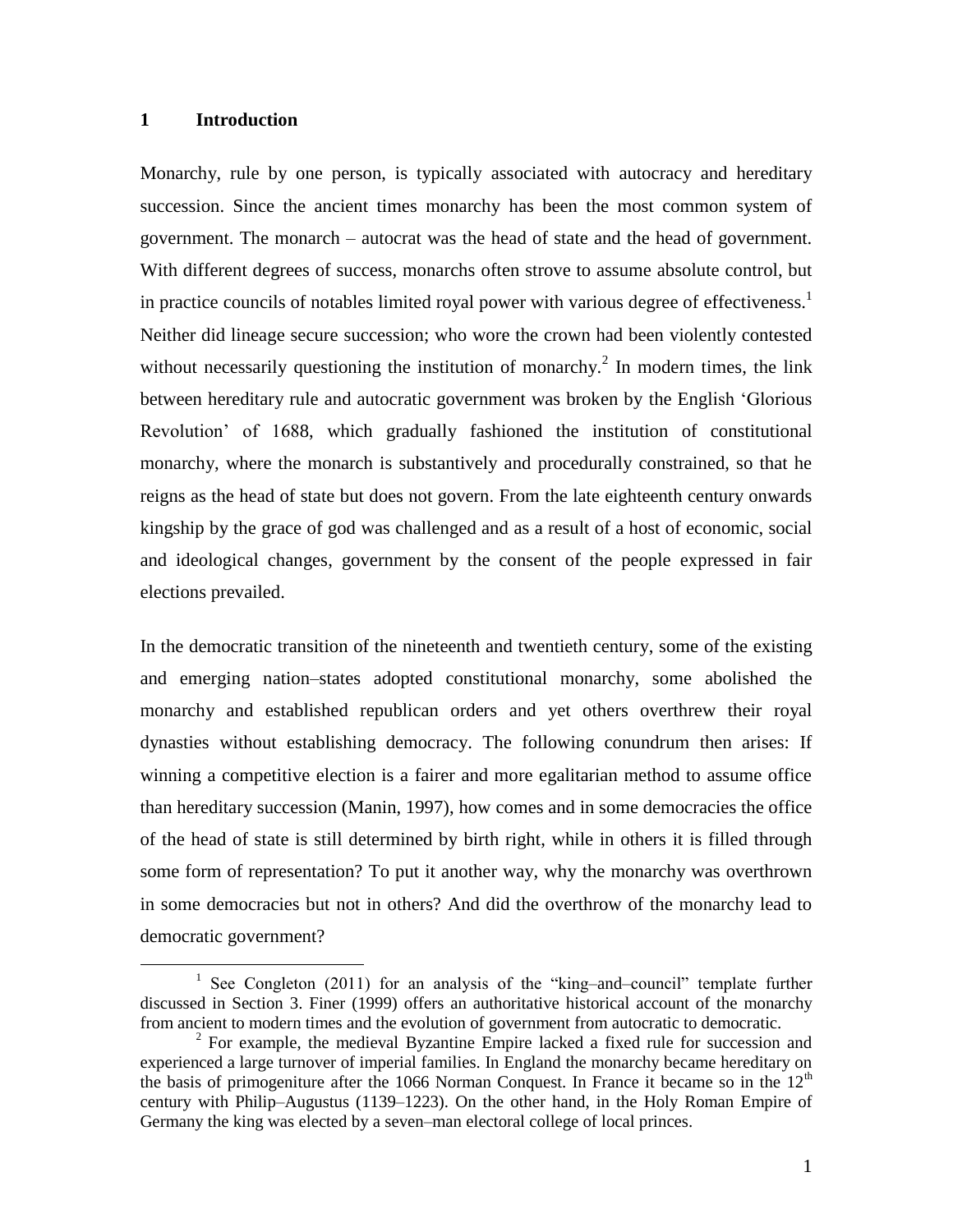Political economy has examined autocratic–dictatorial government<sup>3</sup>; however, monarchy and dictatorship differ fundamentally in relation to entry to office and succession: Kings are typically hereditary rulers while dictators are usurpers. Political economy has also studied the transformation from autocracy to democracy, the extension of franchise to poorer classes of the population and the establishment of representative government, but has ignored the survival or demise of the king as the hereditary head of state. This is the question addressed in the present paper. In order to present a complete account Section 2 reviews political economy explanations of hereditary succession to office focusing on peaceful conflict resolution and the gains from a de–politicized head of state. Section 3 surveys recent theories of democratization and points out that they fail to explain the fall of hereditary monarchy. This issue is taken up in Section 4 which identifies proximate and fundamental causes of the fall of the monarchy. The former are military defeat after a major war, dissolution of the state as a result of war defeat or decolonization, and revolutions; it is also noted that republics were often legitimized by holding a referendum. Fundamental causes are those that explain why did war defeats, dissolution of the state and revolutions precipitated the overthrow of the monarchy; they focus on the failures of monarchs to preserve national unity and to withdraw from a politically active role.

## **2 Political economy justifications of hereditary succession**

#### *2.1 Hereditary succession and conflict resolution*

 $\overline{a}$ 

Hereditary monarchy provides an efficient mechanism of conflict resolution that in turn leads to regime stability. A fixed and well–known rule of hereditary succession upon the death of a ruler minimizes uncertainty and violence that may follow when rival groups fight for control. North (1981), Tullock (1987) and (2002), and Olson (1993) emphasize that a society reaps important efficiency gains when ruled by a "stationary bandit" rather than being pray to a "roving bandit", as the former pursues policies that reflect a longer

 $3$  For an economic analysis of the dictator – autocrat as a utility maximizing "state" proprietor", see Tullock (1987) and (2002), Grossman (2002), Grossman and Noh (1994), and McGuire and Olson (1996). In his influential work on dictatorship, Wintrobe (1998) distinguishes between different types of dictators – autocrats depending on their objectives (personal consumption and power) and the instruments used (repression and loyalty).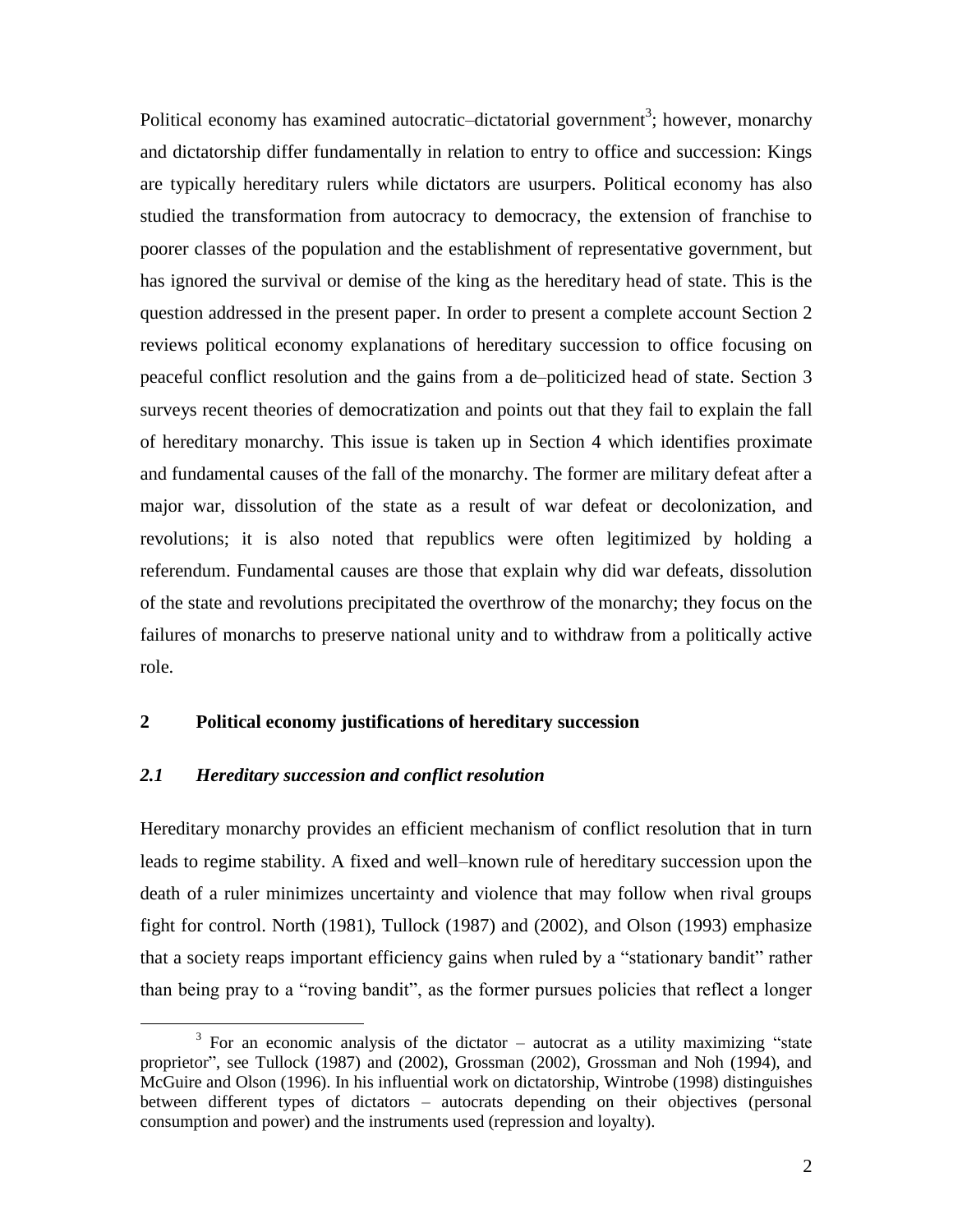horizon.<sup>4</sup> Kurrild–Klitgaard (2000) discussing the Danish monarchy in the period 935– 1849, argues that knowing who will succeed "changes the payoffs and puts limits upon the possible coalitions and thereby supports a structure–induced equilibrium of peaceful succession". (p.71)

Stability in turn lends legitimacy: Governments are by necessity coercive; obedience to the edicts of government is easier when citizens recognise the legitimacy of the ruler. Finer (1999) divides the sources of the monarch's legitimacy into two, charisma, "the gift of grace", and tradition, where with the passage of time the ruler is recognised as legitimate on grounds of lineage from the original charismatic monarch. Similarly, Tullock (1987) argues that support for an autocratic ruler is a function of time; the longer the ruler stays in power, the more legitimacy he has and the more likely he is to stay in power. A long–existing monarchy is therefore seen as legitimate simply because "it has always been there".<sup>5</sup> Contrary to members of the royal family, contenders for power lacking bloodline ties will have a weaker case for legitimacy. Even if the occupant of the throne has few leadership abilities, and the country is effectively governed by officials drawn from the groups that support the regime, such officials can only act in the name of the king; otherwise their decisions may be challenged. As a corollary, kings who enjoy legitimacy are able to devote more resources to personal consumption rather than their security.

The force of such arguments led Tullock (1987) to argue that in the long–run a dictator resolves the issue of succession by establishing a hereditary rule and establishes a

<sup>&</sup>lt;sup>4</sup> This was first articulated by the fourth century BCE Athenian orator Isocrates who wrote "...men permanently in charge are much better than others by experience even if less wellendowed by nature. Men who hold office for a year ignore many matters and pass the buck to others, while monarchs neglect nothing because they know that the responsibility for everything lies with them ... But the greatest difference is this: men under other governments give attention to the affairs of state as if they were the concern of others; monarchs, as if they were their own concern. And … monarchies excel … in war." Isocrates, Nicocles of Cyprus, 3.21 – 3.22. Available at

http://www.perseus.tufts.edu/hopper/collection?collection=Perseus:collection:Greco-Roman

<sup>&</sup>lt;sup>5</sup> This echoes earlier arguments of Kuehnelt–Leddihn (1956) that "If the regime of the tyrant becomes consolidated, restrictive measures can be relaxed in proportion as his rule gains security and even a semblance of *legitimacy*" (emphasis in the original).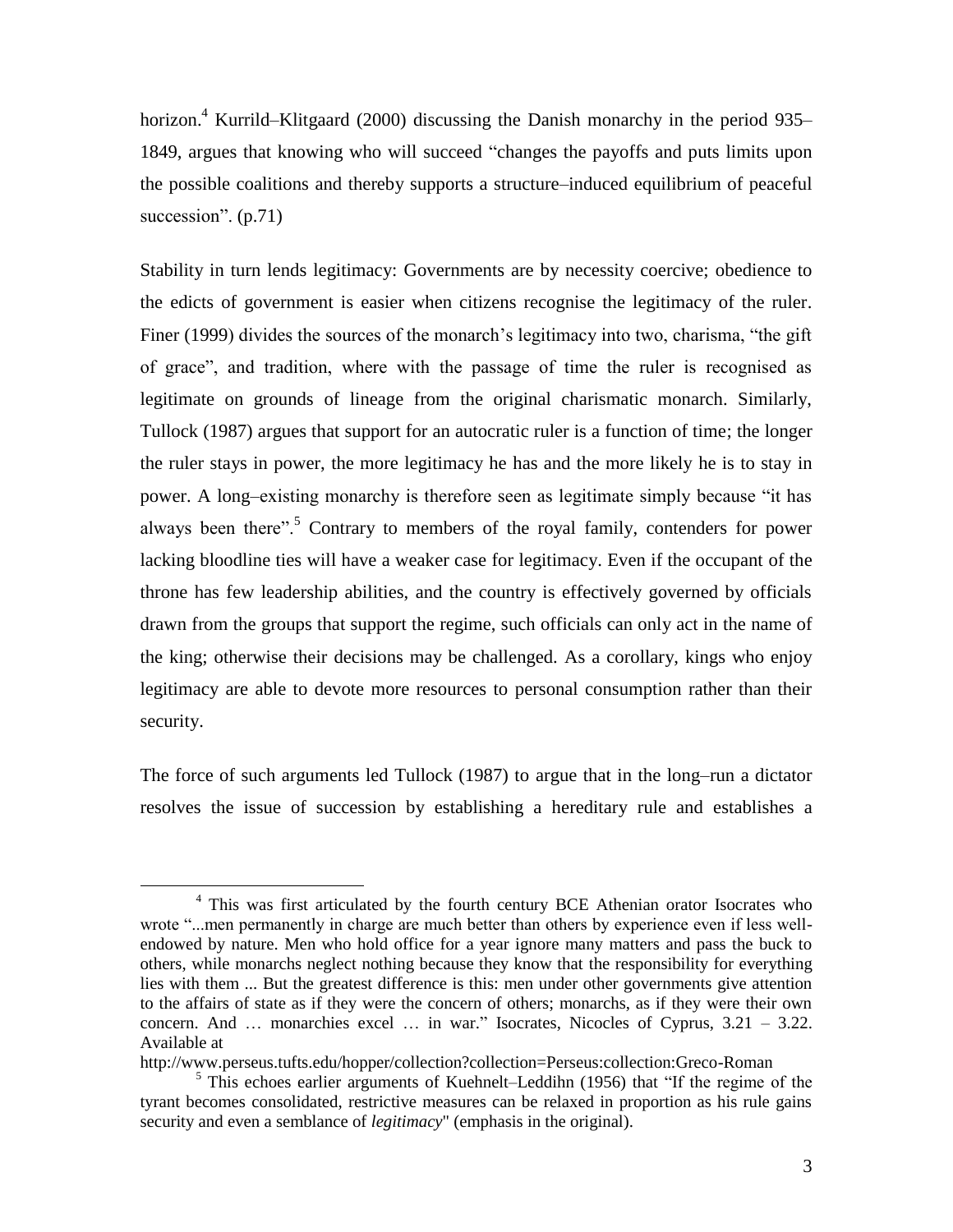monarchy.<sup>6</sup> He further suggests that dynastic succession also reduces (although does not eliminate) the risk of assassination of the ruler – king by other contestants; sons knowing that they will inherit the throne may be less inclined to kill their fathers. In addition, as Congleton (2011) observes, dynastic organisations strengthen the incentive of parents to consider the long–term consequences of their decisions carefully in order to safeguard the prospects of their children. Dynastic succession then partly solves the "successor's dilemma", that is, the sitting ruler may be threatened by a designated successor who builds enough independent support to ensure his succession against his rivals; however, if the designated successor fails to build a power base, his rule will be at risk and so will the legacy of the sitting ruler.<sup>7</sup>

The selectorate theory of Bueno de Mesquita, et al (2003) which focuses on the support that a leader receives from the members of the society with the right to select the political leader implies an additional reason why the ruling class around the royal family may favour hereditary kingship. An incumbent ruler cannot credibly promise that his supporters will still receive private benefits after his death. This diminishes the incumbency advantage of the ruler increasing the likelihood of his forced removal from office before his death (and that infirmity or death of the ruler may be kept secret for as long as possible). However, when the office is hereditary, the ruling coalition knows who will inherit the crown and this problem is less acute.

An additional argument in support of hereditary office is that the offspring of the sitting ruler, whose job involves several idiosyncratic and context–specific elements, may be best placed to succeed by virtue of familiarity and training for the profession from an early age. On this account, hereditary succession is a rational response to the risk that an outsider without the relevant knowledge occupies office.

<sup>&</sup>lt;sup>6</sup> There are a few contemporary examples of dynastic succession in dictatorships: North Korea since 1953 is a case of a three–generation dictatorship by the Kim family. Examples of two–generation dictatorships are the Somoza family in Nicaragua, 1937–79 (father and then two sons); the Duvalier family in Haiti, 1956–86; the current dictatorships of the Assad family in Syria (since 1970) and the Aliyev family in Azerbaijan (since 1993), while in Cuba Fidel Castro, dictator since 1959, transferred power to his brother Raul in 2008.

<sup>&</sup>lt;sup>7</sup> See Zhang (2011) for a recent discussion and an application to communist China.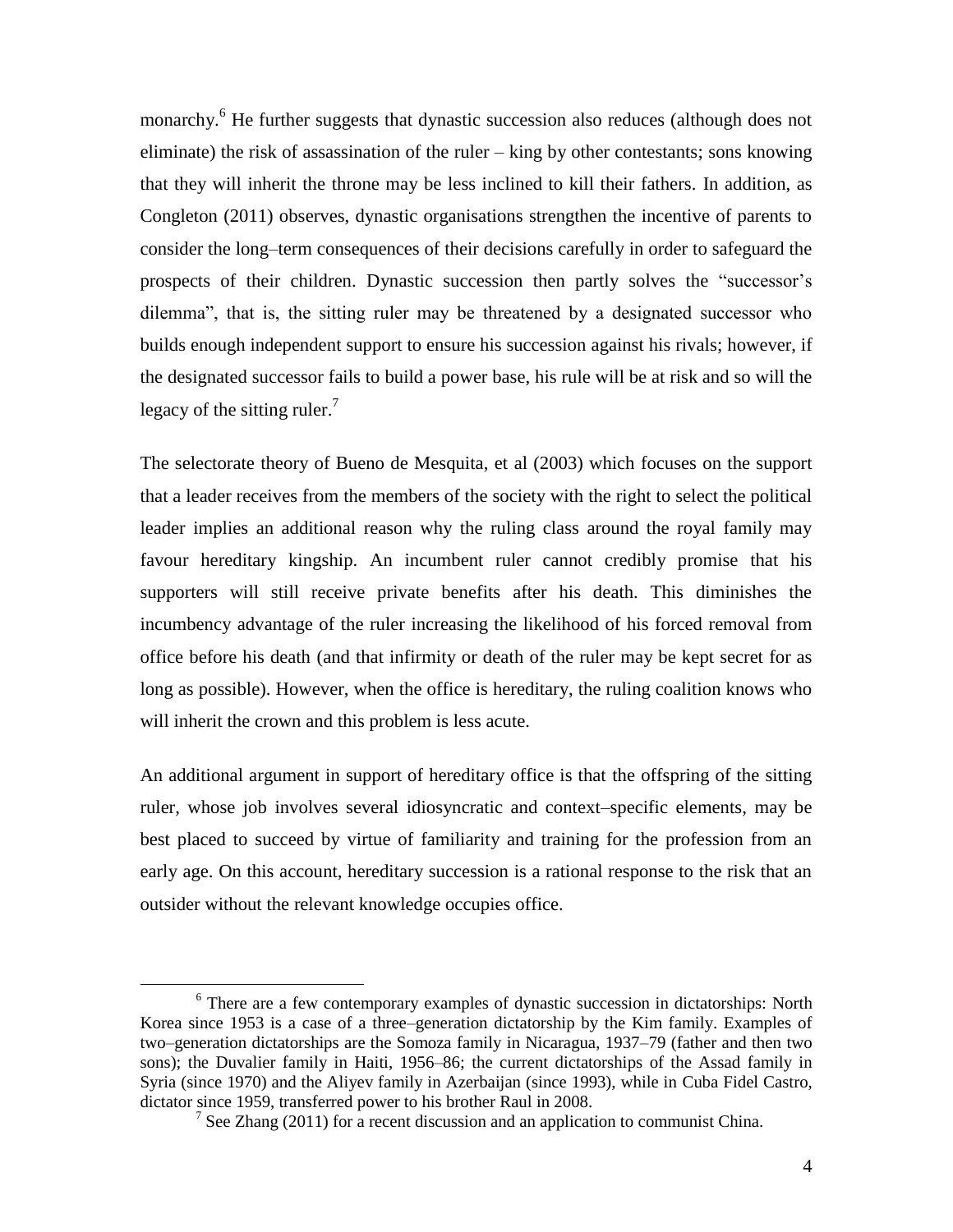However, hereditary succession is exposed to the risk of genetic shocks, where the descendants of the sovereign have different talents and tastes from the founder of the dynasty, less suited to the throne.<sup>8</sup> In addition, monarchy may suffer from a moral hazard problem. Kings occupying office for life and royal princes assured of inheriting the throne may have a limited incentive to develop the expertise required for discharging the duties of the post and spend their time pursuing their personal interests to the detriment of the state. This turns on its head the argument that monarchs take a long–run view of the interests of the nation. Moreover, liberal arguments regarding equality of opportunity, and equal political and legal rights, imply that the legitimacy of the office holder is predicated on the consent of the governed as expressed in elections and not through birth rights or other privileges, and reject hereditary succession. Similarly, the status and the role of the nobility that surrounds the royal family also raise questions about equality.

### *2.2 Constitutional monarchy and the gains from division of labour*

 $\overline{a}$ 

Nevertheless, the arguments surveyed above relate to a monarch with the power to rule a country rather than a constitutional monarch heading a democratically governed country. In the latter setting, the best argument to justify the hereditary principle is a "negative one" (McLean, 2010), namely, to de–politicize the gains from division of labour between the head of state and other offices of government. The head of state performs three types of functions which are distinct from the acts of government; namely, constitutional, ceremonial and symbol of the nation functions (Bogdanor, 1996)<sup>9</sup>. These roles can be

<sup>&</sup>lt;sup>8</sup> Walter Bagehot (1873), the English constitutionalist and essayist, aptly captures the problem: "It is idle to expect an ordinary man born in the purple to have greater genius than an extraordinary man born out of the purple; to expect a man whose place has always been fixed to have a better judgment than one who has lived by his judgment; to expect a man whose career will be the same whether he is discreet or whether he is indiscreet to have the nice discretion of one who has risen by his wisdom, who will fall if he ceases to be wise. The characteristic advantage of a constitutional king is the permanence of his place. This gives him the opportunity of acquiring a consecutive knowledge of complex transactions, but it gives only an opportunity. The king must use it... Yet a constitutional prince is the man who is most tempted to pleasure, and the least forced to business... Why should he work?" (p.91)

<sup>&</sup>lt;sup>9</sup> The gains from division of labour were first pointed out by Bagehot (1873), who saw the constitution as having "… two parts … first, those which excite and preserve the reverence of the population — the dignified parts, if I may so call them; and next, the efficient parts — those by which it, in fact, works and rules" (p.44)…The Queen is only at the head of the dignified part of the constitution. The prime minister is at the head of the efficient part." (p. 48). He famously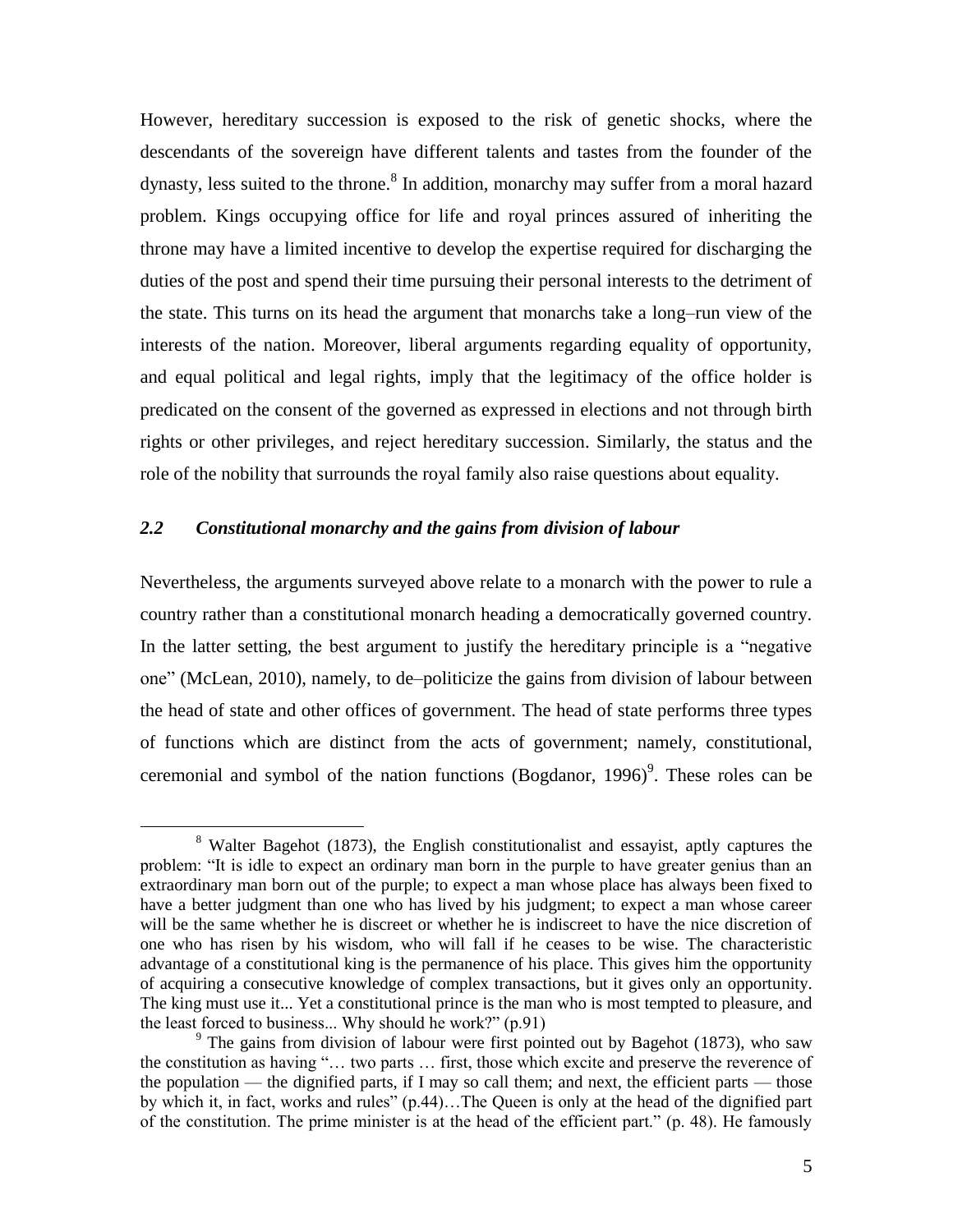performed by either a constitutional monarch or a president, that is, an ordinary citizen serving for a limited term ultimately accountable to the electorate instead of occupying office because of accident of birth.

The constitutional role includes tasks like dissolving the parliament, within prescribed circumstances, and appointing the prime minister. The ceremonial duties may be of less political importance in present times but historically they were not devoid of value as they signaled the importance of state power where, according to Bagehot (1873), the monarchy represented government to the masses in its dignified, theatrical form. With respect to the symbol of the nation, a hereditary head of state may command broader allegiance as a non-politicized symbol of the nation who acts as a unifying force.<sup>10</sup>

Nevertheless, there is no *a priori* reason to suppose that a hereditary king is better placed to perform the above functions. The constitutional role of the head of the state has obvious political implications and may be controversial; an elected head of state may enjoy higher legitimacy on this account.<sup>11</sup> A hereditary king who does not emerge from a partisan and divisive election fits well the requirement of acting as a unifying symbolic figure, but so does a president elected by a super–majority. Royalists keen to preserve the tradition may argue that constitutional monarchy has served their nations well and if something is not broken there is no reason to fix it. Republicans may retort that its preservation goes against the grain of equality of opportunity.

## **3 Democratic transition**

 $\overline{a}$ 

identified three rights in the British monarchy: "the right to be consulted, the right to encourage, the right to warn. And a king of great sense and sagacity would want no others. He would find that his having no others would enable him to use these with singular effect." (p. 85).

<sup>10</sup> When a single person combines both the positions of the head of state and head of government (as in the USA) he may no longer be able to represent all of the people, but only the section who support him politically. Other means, like the national flag, may then serve as symbols of the nation.

 $11$  Contemporary advocates of monarchy, like Kuehnelt–Leddihn (1956), Hoppe (1995) and Yeager (2011), also claim that a monarch is insulated from the hustle and bustle of day–to– day politics, adopts a longer time horizon than elected politicians, can successfully resist demands by special interests, safeguards against abuses and protects minorities against majorities by retaining certain constitutional powers or denying them to others, and represents continuity. These authors argue that constitutional monarchy can better preserve people's freedom and opportunities than democracy which has led to the increase in state power. However, such claims connote a monarch with political power instead of a neutral constitutional actor.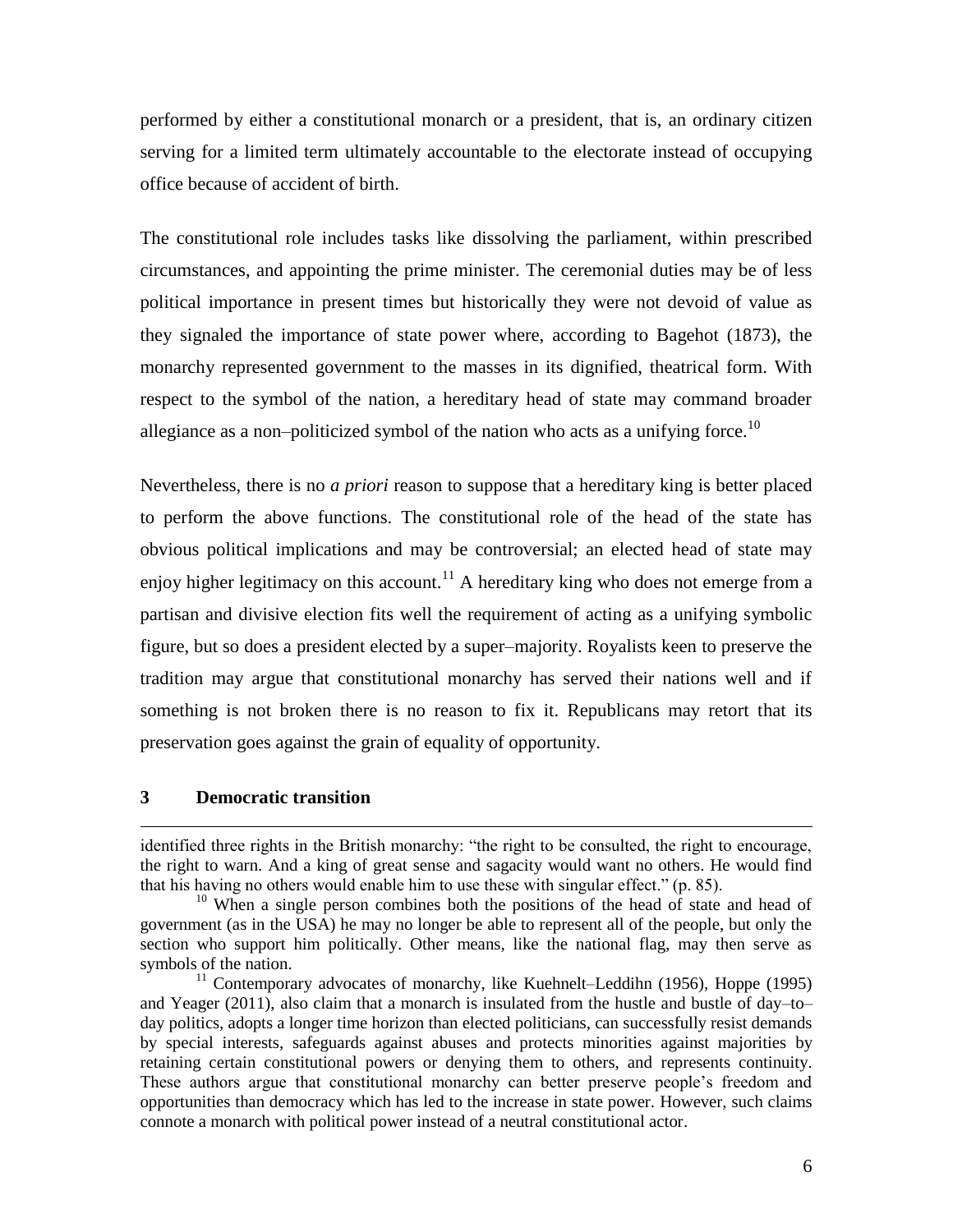Political economy research on democratization has focused on how and why an autocracy, implicitly or explicitly headed by a monarch, changes to democracy. It is not the intention of this study to review this stock of work.<sup>12</sup> More modestly, it focuses on three recent and most influential lines of thought on the emergence of democracy, namely, conflict between the elite and the disenfranchised poor by Acemoglu and Robinson, intra–elite conflicts by North, Wallis and Weingast, and constitutional exchanges and suffrage reform by Congleton. Although none of those works deals explicitly with the question of why in some transitions monarchy survives but not in others, various inferences can be made.

## *3.1 Revolution and franchise extension*

Acemoglu and Robinson (2000) and (2006) consider the shift from autocracy to democracy as the outcome of a conflict between a rich elite and a disenfranchised majority of poor citizens. Initially, government by the rich elite excludes the poor majority of citizens. In an attempt to improve their wellbeing, the poor may revolt and redistribute the assets of the elite to themselves. In order to prevent the threat of revolution, the elite may repress the majority or promise concessions, but when the resource cost of repression is high, the elite may promise redistribution policies that benefit the poor. However, such promises lack credibility: after the risk of revolution passes, the elite will cancel the redistribution measures. Realizing that the promised policies will be reversed, the poor majority has no incentive to accept them and revolts. Promises of redistribution lack credibility because the elite retain policy making power. If on the other hand the elite grant political rights allowing the majority to decide policy, as in a democracy, the majority passes the policies that will benefit its members. Democracy therefore is a credible commitment to majoritarian policies that benefit the poor and avoids the risk of revolutions. Acemoglu and Robinson show that democracy is established when income inequality is high enough to lead the disenfranchised majority to revolution, but not so high to imply large scale redistribution that would make the elite better off by repressing the poor (by engineering coups and instituting dictatorship to prevent redistribution). As a corollary, the political institutions adopted in a democracy

 $12$  See Coll (2008) for an overview and synthesis.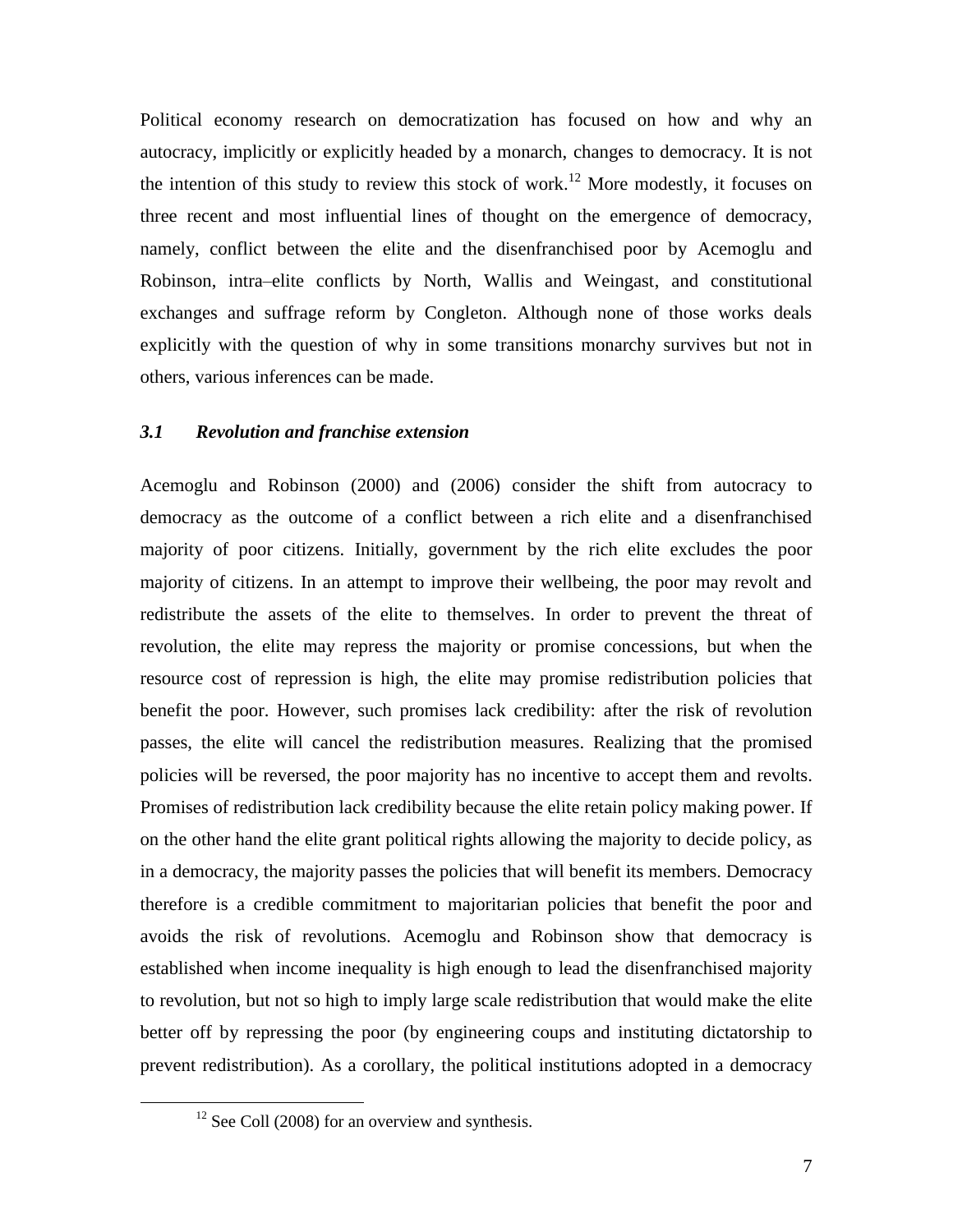are influenced by, amongst other factors, the power of the elites before democracy and their ability to manipulate the form of democracy, like the electoral rule and various constraints on the policy making power of the government.<sup>13</sup>

This account of democratization focuses on the threat of revolution and has nothing to say about retaining a constitutional monarch or selecting a president. However, one may infer that the monarchy may be retained as part of a negotiated settlement, if the elite see its maintenance as a credible guarantee against extreme policies, or may be swept away by a revolution if the king fails to commit to a non political role.

## *3.2 From elite privileges to impersonal rights*

 $\overline{a}$ 

North, Wallis and Weingast (2009) focus on the role of intra–elite conflicts to explain democratization. First, they distinguish between limited access social orders, or natural states (in all history up to the fifteenth or sixteenth centuries, p.164), and open access orders which achieved democracy and sustained economic prosperity. In the limited access order personal relationships, who one is and who one knows, form the basis of social organization. In open access orders impersonal categories of individuals interact anonymously to form economic, political and social relations. For a natural state to transform to open access it is necessary to credibly commit to the rule of law, set up perpetually lived public and private organizations that live beyond the natural lives of their individual members and engage in impersonal exchanges, and to consolidate control of the military.<sup>14</sup> Open access is established when the elites transform their privileges to impersonal rights enjoyed by all because this way their privileges are more secure. It emerges as a solution to the problem of structuring relationships within the dominant coalition to ensure order. The "first movers" in this process were Britain, France and the USA in the nineteenth century. Despite different historical origins, economic

 $13$  For recent extensions and refinements of the thesis that democracy results from the conflict between the rich elite and disenfranchised groups of middle and poorer classes see Ansell and Samuels (2014) and Boix (2015).

<sup>&</sup>lt;sup>14</sup> North and Weingast (1989) provide a most–often quoted example of how after the 1688 Glorious Revolution, the British state made itself a perpetual organization when it provided secure credible commitments to repay debts by locating the liability for the debts in the "king-inparliament." The "king–in–parliament" is a perpetually lived organization that lives beyond the physical lives of the members of the royal dynasty.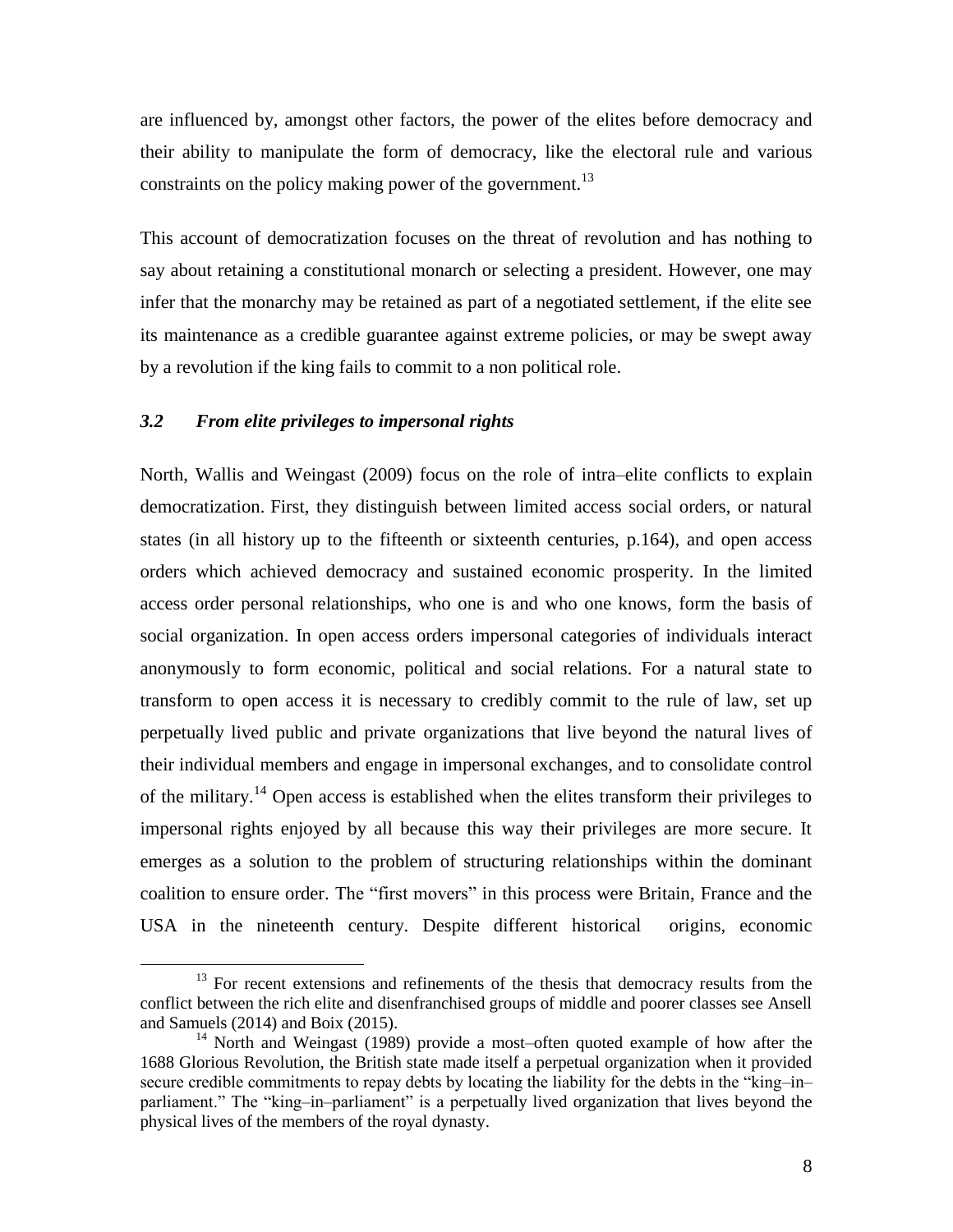circumstances and political developments they displayed a common pattern of opening political and economic access, registering voters, forming political parties to contest elections and coordinate political activity in parliament, and loosening government restrictions on the freedom to form profit seeking corporations. In the process, they also transformed the identity of the ruler from a powerful individual into an impersonal office. By being perpetually lived these institutions and organizations they also bind future rulers resolving thus commitment problems.

As it is the case with the theory of democratization through revolution, there is no explicit consideration of the preservation or rejection of monarchy in this line of thought either. The predictions of the theory for its survival are unclear: hereditary monarchy which restricts access to the office of the head of state by birth rights contradicts the essence of open access and thus it will be deposed as in France. On the other hand, given that in a constitutional monarchy the king does not govern, his presence does not violate the spirit of open access and the monarchy will be preserved as in England.

### *3.3 Constitutional exchanges and suffrage reform*

 $\overline{a}$ 

Contrary to the above authors, in his exploration of democratization Congleton (2001), (2007) and (2011) explicitly recognizes the king as a distinct actor in the policy making game played in a "king–and–council" template, where responsibilities for deciding policies are divided between a single person, the king (whose powers vary from agenda setting to veto to no decision making power) and a committee or council of noblemen advising the king.<sup>15</sup> Congleton sees democratization as consisting of two complementary components, the transfer of policy making powers from the king to the parliament and the extension of voting rights to poorer classes of the population resulting in the parliament becoming representative of the citizenry. He analyzes the reassignment of powers as the result of piecemeal and peaceful bargains between the king and other actors operating within the existing legal framework, where the king trades policymaking authority to

<sup>&</sup>lt;sup>15</sup> In accordance with the logic of the gains from division of labour, Congleton  $(2013)$ shows that division of authority over policy between different government bodies (where more than one actor has influence over policy) is inevitable, because no single actor can carry out successfully the responsibilities of initiating, passing, enacting and enforcing legislation.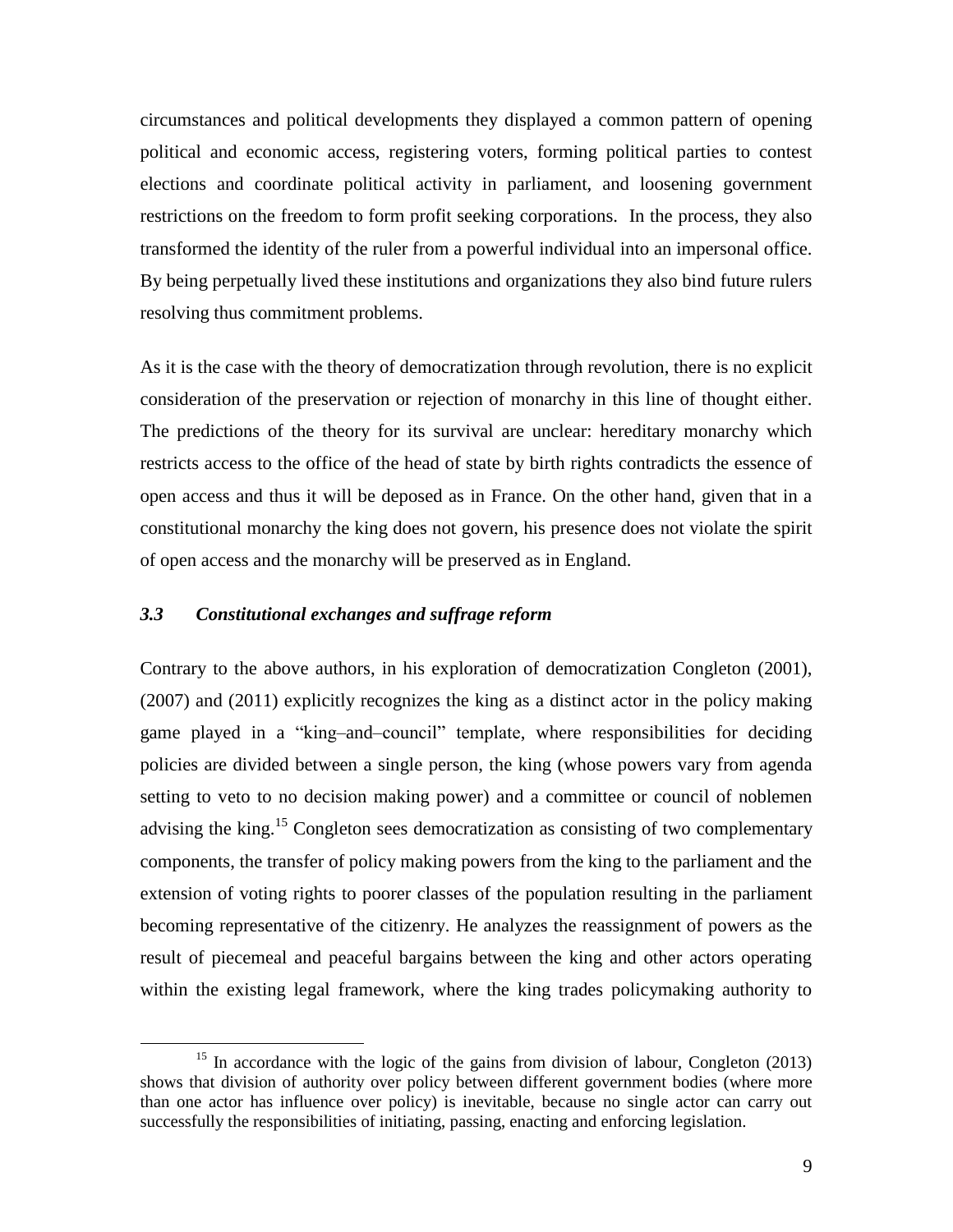parliament in exchange for new tax revenues when demands for revenues increase and when the anticipated costs of those changes decrease, without revolutionary threats. One of the several dimensions of authority negotiated between the king and the parliament was the power to appoint ministers (Congleton, 2015). Such constitutional exchanges are most likely during unsettled economic, political and social circumstances as in the late 18<sup>th</sup> century and afterwards, at a time of unprecedented scientific discovery, technological change, industrialization, urbanization and new intellectual currents. Further, suffrage changed slowly and only after the decisive voter and those elected to office expected tangible net benefits from giving up their privileged positions to the disenfranchised.<sup>16</sup> Congleton demonstrates that the constitutional exchanges explanation of the establishment of parliamentary democracy is consistent with the constitutional histories of the constitutional monarchies of the UK, Sweden, the Netherlands, and perhaps surprisingly, Germany up to and including the Weimar Republic, pre–WWII Japan, and the USA, so that the process was neither a purely European phenomenon nor irreversible. He also notes that revolutions which more often than not are accompanied by widespread violence, do not establish democratic governments.

Although Congleton's main interest is to explain how an elected parliament came to dominate policy making instead of the king, the question of why the monarchy survived in some transitions but not in others is not raised. His work illustrates the benefits from dividing authority over policy making between various office holders, but it does not explain why one of the actors retains hereditary rights to the office of head of state. One may nevertheless infer that in his account, the crown survives because the king made sufficient concessions in negotiating the constitutional settlement. Effectively, an implicit bargain is struck where the king gives up policy making powers but in return he keeps a ceremonial job as head of state, his palaces and, inevitably, some powers of patronage. Equally, the opposition to the king is satisfied with the policy making powers it has wrestled from the crown and no longer pursues its removal.

<sup>&</sup>lt;sup>16</sup> Demands for suffrage reform were pursued by interest groups engaging in franchise reform, by political groups expecting to gain the support of newly enfranchised voters, and industrialists and workers who were under–represented in the earlier parliaments.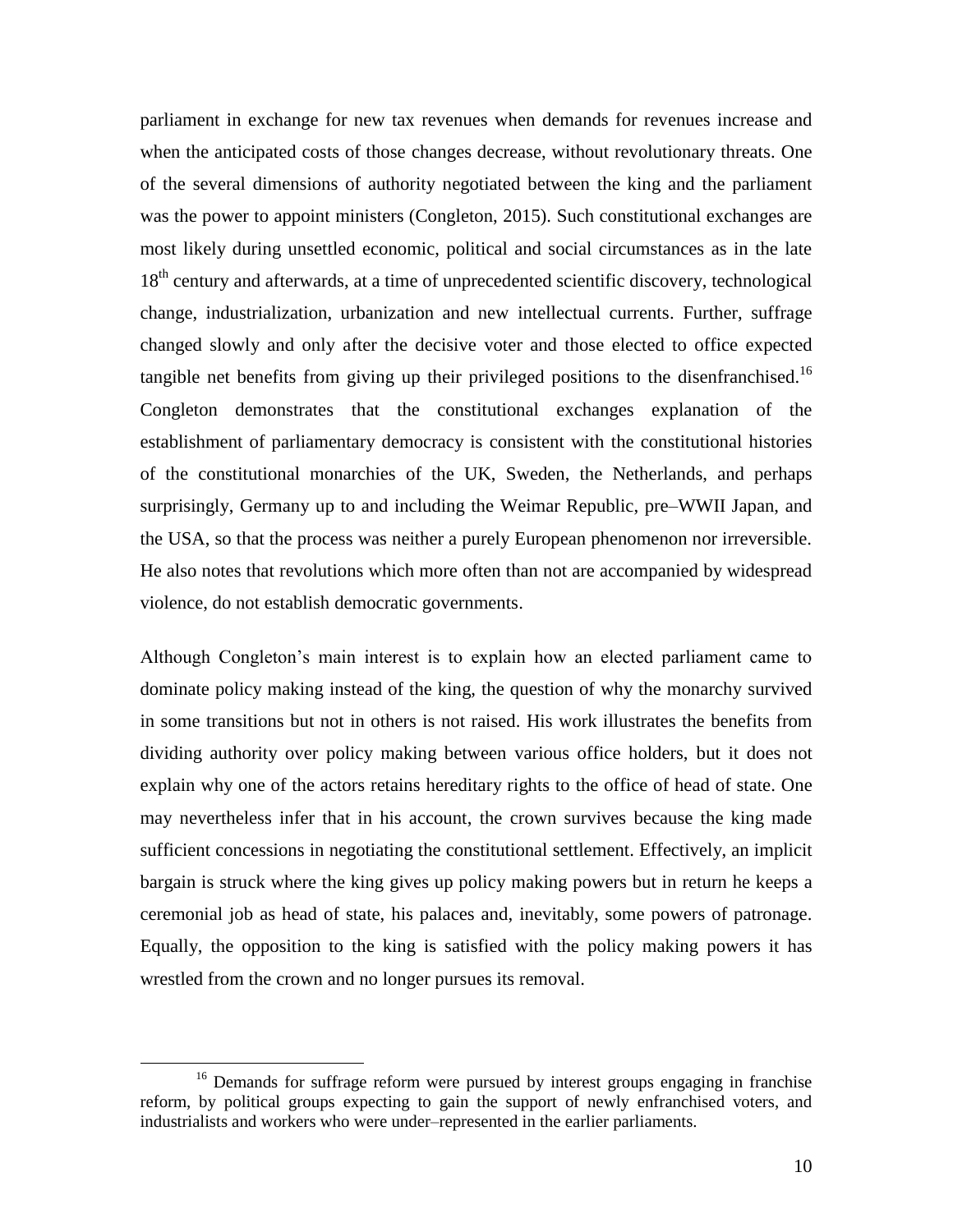## **4 The fall and survival of the monarchy**

 $\overline{a}$ 

Today, out of 194 independent states, 86 started statehood as monarchies; they are all listed in Table  $1<sup>17</sup>$  42 out of the 86 states are still headed by a monarch, with 26 of them ranked as "free" by the Freedom House in 2013; these are constitutional monarchies. On the other hand, 19 of the 44 countries that rejected monarchy are now democracies ("free" according to Freedom House) although not so at the time of the overthrow of the monarchy; the remaining 25 are autocracies. Table 1 also describes the reasons for the fall of the monarchy for each one of the 44 countries (as well as England in 1649 and Spain in 1873 and 1931). Those causes are divided between proximate and fundamental. The proximate causes describe the circumstance that led to the end of monarchical rule. They include (1) Military defeat after a major war. (2) Dissolution of the monarchical state as a result of military defeat where the authorities of the successor states set up republican constitutions, or of decolonization. (3) Coups and revolutions against the monarchical regime. (4) A referendum to approve the new constitutional settlement. Often, more than one of those factors were present at the same time and worked in tandem. Fundamental causes are those that explain why the proximate factors resulted in the overthrow of the monarchy and relate to (1) failure of the monarch to preserve national unity and act as a symbol of it, and (2) failure of the monarch to share policy making powers with political groups that demanded such powers.

 $17$  As noted by an anonymous referee, a number of the monarchical states listed on the Table emerged as the result of "fusion" and further conquest of territories ruled by royal houses established as far back as the medieval times. The Habsburgs ruled over large swathes of territory covering modern Austria, Hungary, Czech, Slovak, and Polish and Balkan lands. Italy emerged in 1861 under the House of Savoy by including amongst others the kingdom of Piedmont–Sardinia (ruled by the Savoy dynasty), the kingdom of Naples and Sicily and the Grand Duchy of Tuscany. Imperial Germany–Prussia is even more complicated as in addition to Prussia it included the sovereign kingdoms of Bavaria, Saxony and Wurttemberg, a number of duchies, principalities and free cities. Nor was this pattern of state formation a purely European phenomenon; for example Saudi Arabia was formed after successful conquests by the long–standing ruling dynasty. On the other hand, Poland is excluded from the list because, although it was a kingdom until the third partition in 1795, it was a republic in the post–1918 settlement on independence. So is Ireland, which was a part of the United Kingdom ruled from London until 1922 and became a fully independent republic in 1949. The analysis also excludes other medieval and early modern kingdoms, indigenous tribal kingdoms outside Europe pre–existing European colonial conquests and states that were founded as republics.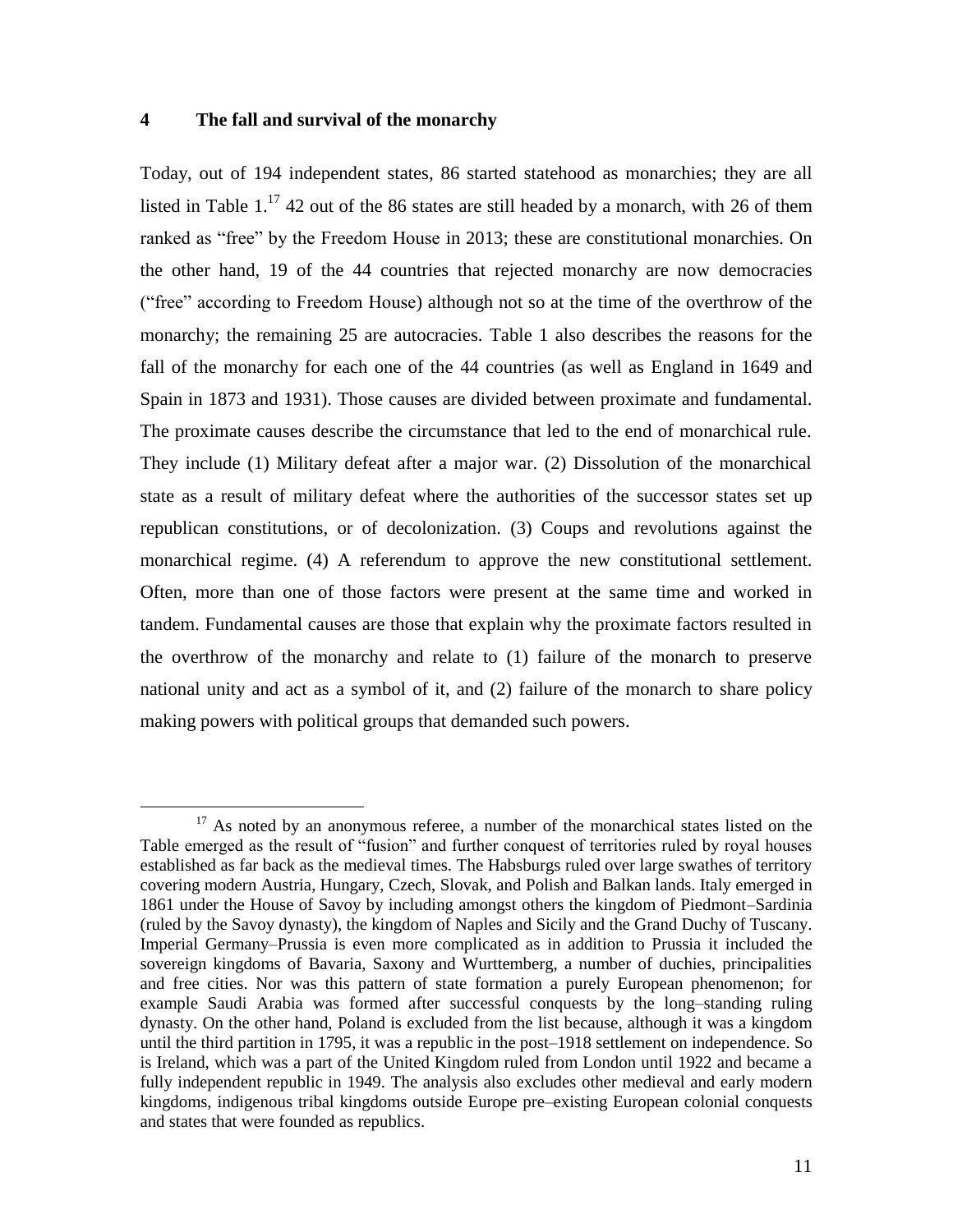| Table 1: LIST OF SURVIVING AND DEPOSED MONARCHIES |        |                             |                  |                                          |        |  |  |  |
|---------------------------------------------------|--------|-----------------------------|------------------|------------------------------------------|--------|--|--|--|
| <b>Surviving Monarchies</b>                       |        | <b>Deposed Monarchies</b>   | <b>Period of</b> | Fall of monarchy as a result of          |        |  |  |  |
|                                                   |        |                             | <b>Monarchy</b>  |                                          |        |  |  |  |
| Antigua & Barbuda <sup>1</sup>                    | $\ast$ | Afghanistan                 | 1919-1973        | Military coup                            |        |  |  |  |
| Australia <sup>1</sup>                            | $\ast$ | Albania                     | 1920-1939        | War Defeat after Italian invasion        |        |  |  |  |
| Bahamas <sup>1</sup>                              | $\ast$ | Austria - Habsburg          | $1526 - 1918$    | World War I Defeat; Dissolution          | $\ast$ |  |  |  |
| <b>Bahrain</b>                                    |        | <b>Brazil</b>               | 1822-1889        | Military coup                            | $\ast$ |  |  |  |
| Barbados <sup>1</sup>                             | $\ast$ | Bulgaria                    | $1908 - 1946$    | World War II Defeat                      | $\ast$ |  |  |  |
| Belgium                                           | $\ast$ | <b>Burundi</b>              | $1962 - 1966$    | Military coup                            |        |  |  |  |
| Belize <sup>1</sup>                               | $\ast$ | China                       | 1644-1911        | Revolution                               |        |  |  |  |
| Bhutan                                            |        | Egypt                       | 1922-1952        | Revolution                               |        |  |  |  |
| <b>Brunei</b>                                     |        | England                     | 1050-1649        | Revolution; Civil War Defeat             |        |  |  |  |
| Cambodia                                          |        | Ethiopia                    | 1855-1974        | Revolution                               |        |  |  |  |
| Canada <sup>1</sup>                               | $\ast$ | Fiji $^{\#}$                | 1970-1987        | Decolonization from Britain              |        |  |  |  |
| Denmark                                           | $\ast$ | France – Bourbon Monarchy   | 1589-1792        | 1789 Revolution                          | $\ast$ |  |  |  |
| Grenada <sup>1</sup>                              | $\ast$ | - First Empire              | 1804-1815        | 1815 War Defeat                          |        |  |  |  |
| Jamaica <sup>1</sup>                              | $\ast$ | - Bourbon restored          | 1815-1848        | 1848 Revolution                          |        |  |  |  |
| Japan                                             | $*$    | - Second Empire             | 1852-1870        | 1870 War Defeat                          |        |  |  |  |
| Jordan                                            |        | Gambia <sup>#</sup>         | 1965-1970        | Decolonization from Britain; Referendum  |        |  |  |  |
| Kuwait                                            |        | Germany-Prussia             | 1871-1918        | World War I Defeat: Dissolution          | $\ast$ |  |  |  |
| Lesotho                                           | $\ast$ | Ghana $*$                   | 1957-1960        | Decolonization from Britain; Referendum  | $\ast$ |  |  |  |
| Liechtenstein                                     | $\ast$ | Greece - Monarchy           | 1832-1924        | 1921 War Defeat by Turkey                | $\ast$ |  |  |  |
| Luxembourg                                        | $*$    | - Monarchy                  | 1935-1974        | Referendum                               |        |  |  |  |
| Malaysia <sup>2</sup>                             |        | Guyana <sup>#</sup>         | 1966-1970        | <b>Decolonization from Britain</b>       | $\ast$ |  |  |  |
| Monaco                                            | $\ast$ | Haiti                       | 1804-1806        | Military coup                            |        |  |  |  |
| Morocco                                           |        | Hungary-Habsburg            | 1526-1918        | World War I Defeat; Dissolution,         | $\ast$ |  |  |  |
| Netherlands                                       | $\ast$ |                             | 1919             | Communist takeover                       |        |  |  |  |
| New Zealand <sup>1</sup>                          | $\ast$ |                             | 1920             | Assembly proclaimed kingdom under regent |        |  |  |  |
| Norway                                            | $\ast$ | Iceland                     | 1660-1940        | Referendum on independence from Denmark  | $\ast$ |  |  |  |
| Oman                                              |        | Iran                        | 1501-1979        | Revolution; Referendum                   |        |  |  |  |
| Papua New Guinea <sup>1</sup>                     |        | Iraq                        | 1932-1958        | Revolution                               |        |  |  |  |
| Qatar                                             |        | Italy                       | 1861-1946        | 1945 War Defeat; Referendum              | $\ast$ |  |  |  |
| St Kits and Nevis <sup>1</sup>                    | $\ast$ | $\overline{\text{Kenya}^*}$ | 1963-1964        | Decolonization from Britain              |        |  |  |  |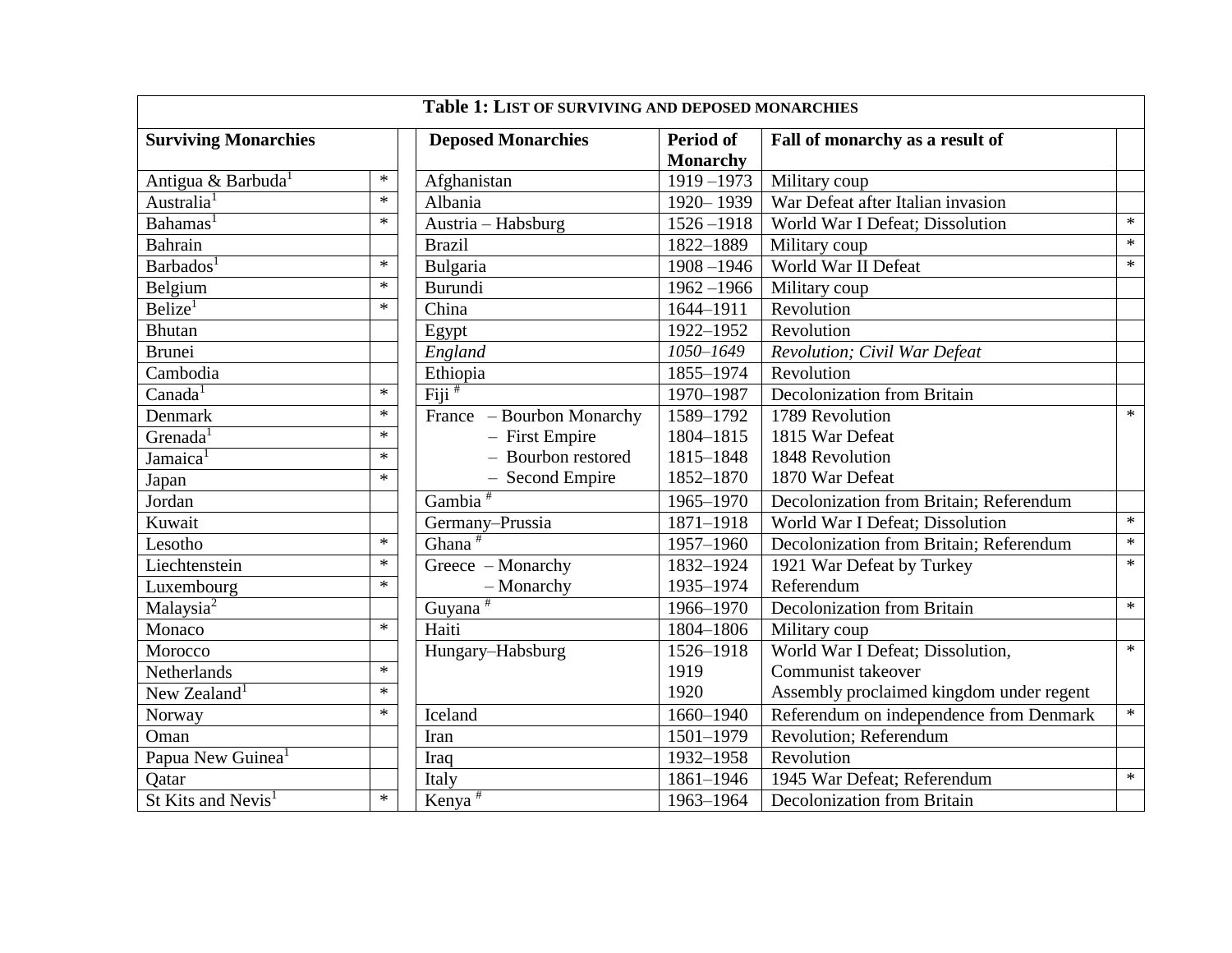| St Lucia <sup>1</sup>                    | $\ast$ | Laos                             | 1954-1975 | Revolution                                  |        |
|------------------------------------------|--------|----------------------------------|-----------|---------------------------------------------|--------|
| St Vincent & the Grenadines <sup>1</sup> | $*$    | Libya                            | 1951-1969 | Military coup                               |        |
| Saudi Arabia                             |        | Malawi <sup>#</sup>              | 1964-1966 | Decolonization from Britain                 |        |
| Solomon Islands <sup>1</sup>             |        | Maldives                         | 1965-1968 | Referendum                                  |        |
| Spain                                    | $\ast$ | Malta $\overline{f}$             | 1964-1974 | Decolonization from Britain; Referendum     | $\ast$ |
| Swaziland                                |        | Mauritius <sup>#</sup>           | 1968-1992 | Decolonization from Britain                 | $\ast$ |
| Sweden                                   | $\ast$ | Mexico                           | 1821-1823 | Revolution                                  |        |
| Thailand                                 |        | Montenegro                       | 1878-1918 | Revolution, becomes part of Yugoslavia      | $\ast$ |
| Tonga                                    | $\ast$ | Nepal                            | 1768-2007 | Revolution                                  |        |
| Tuvalu <sup>1</sup>                      | $\ast$ | Nigeria $#$                      | 1960-1963 | Decolonization from Britain                 |        |
| United Arab Emirates <sup>3</sup>        |        | Portugal                         | 1640-1910 | Revolution                                  | $\ast$ |
| United Kingdom                           | $\ast$ | Romania                          | 1878-1947 | World War II Defeat                         | $\ast$ |
|                                          |        | Russia                           | 1613-1917 | World War I Defeat; Dissolution; Revolution |        |
|                                          |        | Samoa                            | 1962-2007 | Monarchy abolished 4                        | $\ast$ |
|                                          |        | Serbia - Yugoslavia <sup>5</sup> | 1878-1945 | World War II Defeat                         | $\ast$ |
|                                          |        | Sierra Leone <sup>#</sup>        | 1961-1971 | Decolonization from Britain                 |        |
|                                          |        | Spain                            | 1526-1873 | Revolution                                  |        |
|                                          |        |                                  | 1874-1931 | Antimonarchical election result             |        |
|                                          |        | Sri Lanka <sup>#</sup>           | 1948-1972 | Decolonization from Britain                 |        |
|                                          |        | Trinidad & Tobago <sup>#</sup>   | 1962-1976 | Decolonization from Britain                 | $\ast$ |
|                                          |        | Tunisia                          | 1956-1957 | Revolution                                  |        |
|                                          |        | Turkey-Ottoman                   | 1383-1922 | World War I Defeat; Dissolution; Revolution |        |
|                                          |        | Yemen (North)                    | 1918-1962 | Military coup                               |        |

Notes on Table 1:

#: The first date in the period monarchy column refers to the date of independence from Britain

\*: Classified as "Free" in 2013 by the Freedom House [www.freedomhouse.org;](http://www.freedomhouse.org/) a Free country is one where there is open political competition, a climate of respect for civil liberties, significant independent civic life, and independent media.

<sup>1</sup>: Independent Commonwealth states that recognize Queen Elizabeth II of England as their titular sovereign

<sup>2</sup>: Under Malaysia's rotational monarchy, the heads of each of the nine hereditary states occupy the throne for five years

 $3$ : The United Arab Emirates (UAE) is a federation of seven monarchical states and is governed by a Supreme Council of Rulers made up of the seven emirs, who appoint the prime minister and the cabinet

<sup>4</sup>: Monarchy abolished upon the death of King Malietoa Tanumafili who had been appointed king for life at independence in 1962

<sup>5</sup>: Yugoslavia was established as the Kingdom of Serbs, Croats, and Slovenes in 1918, under the Serbian king

*Sources*: See Appendix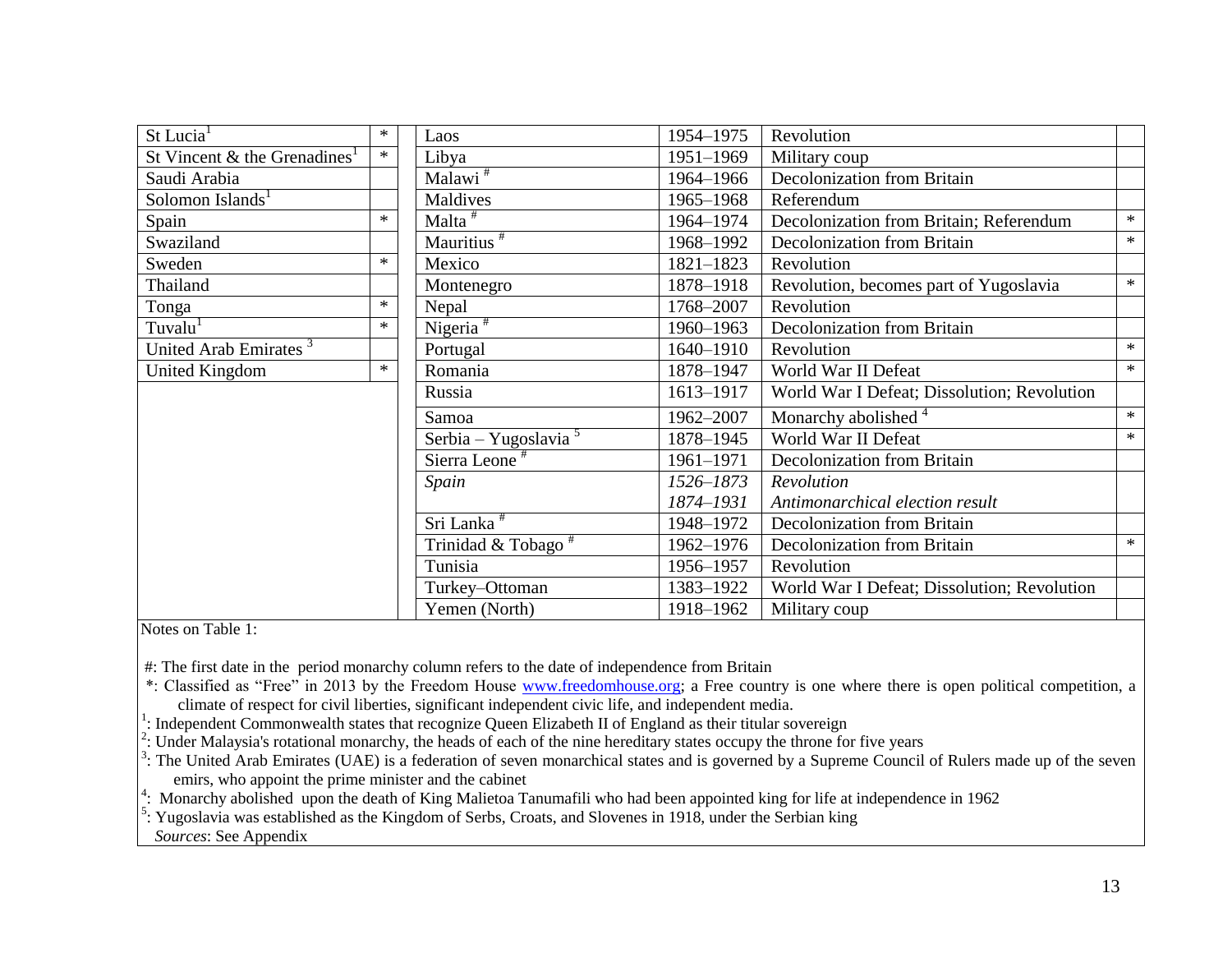Table 1 chronicles 14 military defeats, 5 dissolutions, 17 revolutions, 6 coups, 12 instances of decolonization and 8 referendums as the occasions leading to the demise of the monarchy. Greece in 1974 is the only case where a referendum was held without either prior war defeat, or dissolution or revolution. The Appendix offers a brief account of the fall of monarchy in 29 selected states and its survival in England and Spain. The historical narrative illustrates that deposing the monarchical order may be a long–drawn process with swings from monarchy to republic and back again.

## *4.1 Military defeat and dissolution of the state*

Prussia, the Dual Monarchy of Austria and Hungary, Russia and the Ottoman Empire after WWI are the best known examples of the demise of the monarchy as a result of combinations of defeat in war, dissolution of a multi–ethnic state and revolution against the prewar political and social order, even though the sequence of events differs from country to country. In Prussia, the abdication of the Kaiser after defeat was followed by revolutionary actions that were quelled by an alliance of socialists and the remnants of the military. In Austria and Hungary the emperor abdicated from both crowns and the respective assemblies proclaimed republics. Debited with defeat the Russian Tsar abdicated; a republic was set up which eventually succumbed to communist rule that consolidated after fighting a civil war. After defeat, the Ottoman lands were carved between the victors but the settlement was opposed by a nationalist movement which abolished the sultanate and after further fighting against Greece it secured sovereign control over Asia Minor. Similarly, the Greek monarchy was deposed after a military revolt that followed the 1922 defeat in the hands of Turkey which was blamed on the king and the pro–royal government (although the republic was short lived, see the Appendix).

Bulgaria, Italy, Romania and Yugoslavia–Serbia demonstrate the demise of monarchy after defeat in WWII. It is worth noting that in addition to losing the war, the kings of all four countries either directly or indirectly supported authoritarian–fascist governments during the interwar period. Arguably, such political biases contributed to a popular feeling against their continued presence in the post war constitutional order. Moreover, in Bulgaria and Romania the Soviet Red Army in its pursuit of the German forces in WWII assisted the local anti–royalist communists to prevail against their local liberal and conservative rivals. Although the Red Army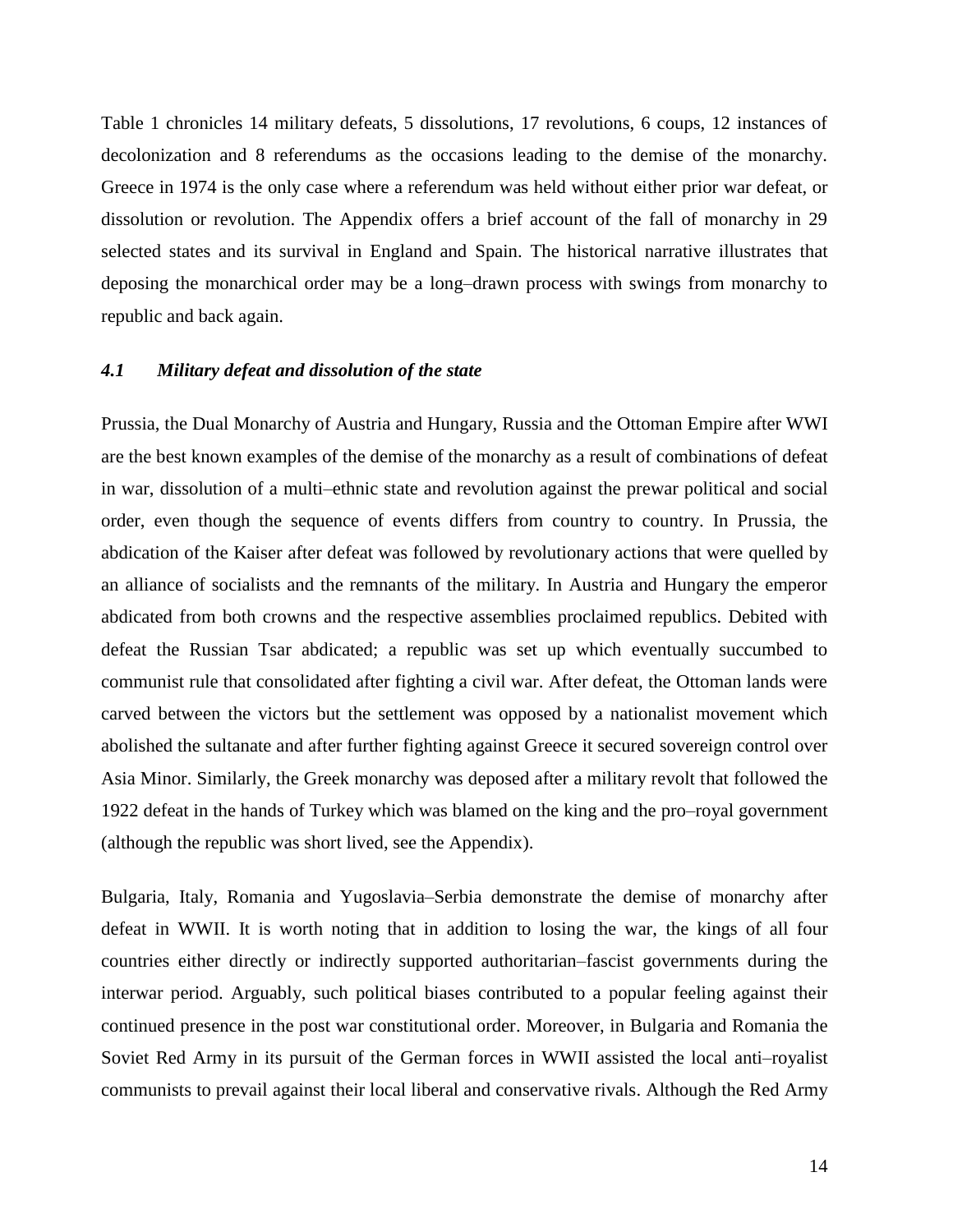did not enter Yugoslavia, a strong local communist party that was instrumental in the resistance against the occupying German forces overthrew the monarchy. It is also worth noting that Bulgaria and Romania (along with Greece), countries that won independence from the Ottomans in the nineteenth century, lacked domestic birth aristocracies and royal families. As a result their kings were appointed from the members of foreign royal houses who in turn could not rely on the support by local nobilities. In Italy, the monarchy was deposed after a referendum was held in 1946, where 54% of the electorate voted for republic.

However even taking into account the ferocity of the two world wars, it is not immediately obvious why defeat in war would lead to the overthrow of the monarchy (assuming of course that it is not the victor who ousts the king of the defeated state and dictates a republican dispensation). Pre– $20<sup>th</sup>$  century European history is littered with examples of countries that lost wars but the defeated king did not lose his crown. Going further back to the past, loss in war often led to a change in dynasty but not to the institution of monarchy. As it is explained below, more fundamental factors must be at work.

The preservation of monarchy in Japan after WWII appears as an outlier of the above narrative. It should be noted however, that it was General MacArthur of the victorious American forces that decided to preserve the Emperor and introduce constitutional monarchy as a way to maintain social order by supporting Japanese liberals to reform the Meiji constitution that had been introduced before militarism dominated policy making in the 1930s (see Congleton 2011 for details).

## *4.2 Decolonization*

A number of countries after gaining independence from Britain, the colonial ruler, became members of the Commonwealth and kept the Queen of England represented by a Governor– General as their titular head of states. Within a few years after independence, the governments of some of those countries chose a republican constitutional order, a change that was often approved by holding a referendum. These are shown in Table 1 as being monarchies from the year of independence to the year of proclaiming republic (states that were founded as republics, like the USA, South American republics, Pakistan and India and so on, are outside the scope of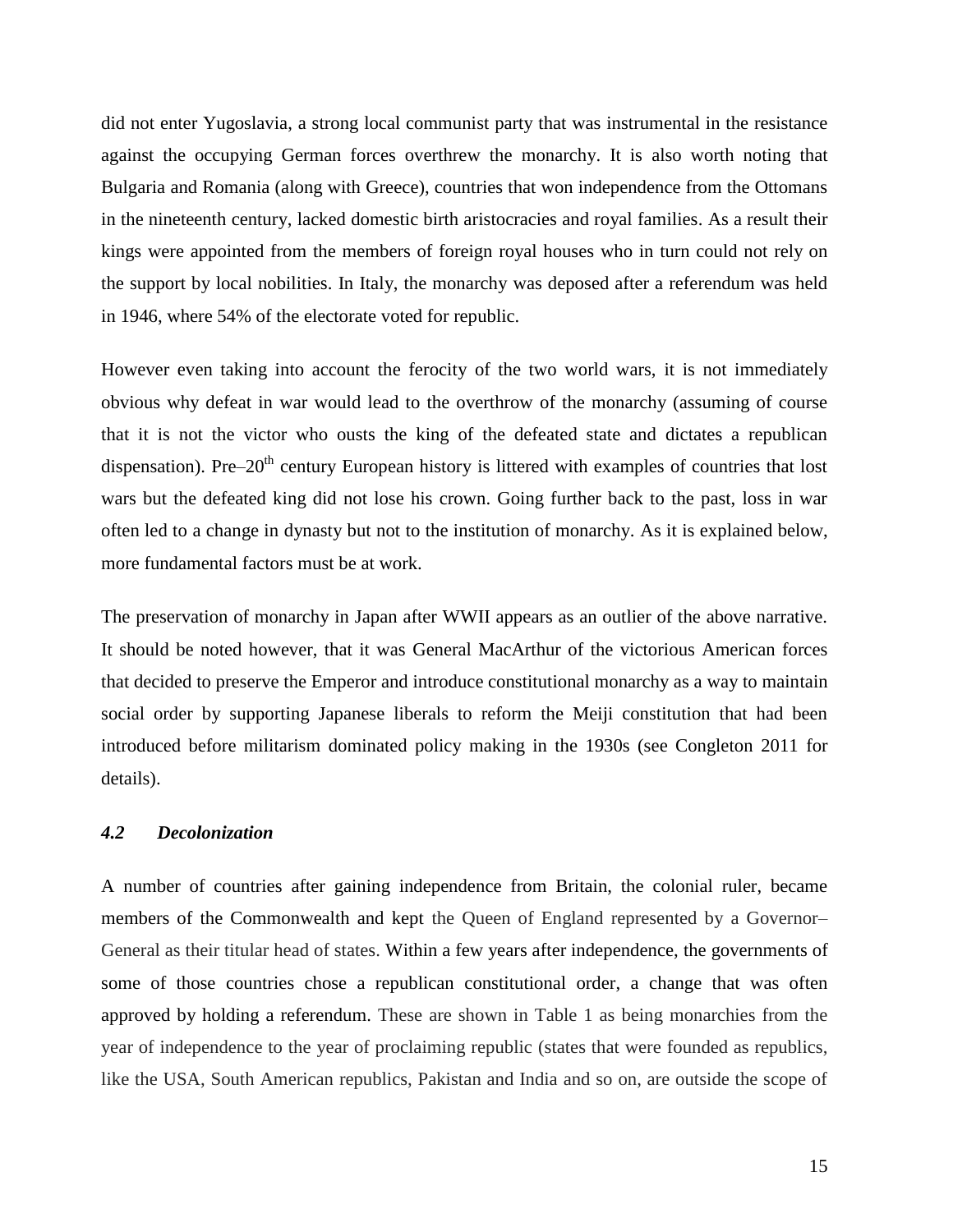the present study). Rejection of monarchy by the rulers of a new state emerging after decolonization is common and somehow not a surprising choice after an often violent struggle for emancipation and national liberation. But it is by no means the only option. A number of British ex–colonies chose to retain the Queen of England as the titular head of state after gaining independence. These include three "big" countries in terms of population and per capita GDP, Australia, Canada and New Zealand, as well as a number of small 'island–nations', some of which number fewer than half a million citizens. Large numbers of original British settlers and a desire to preserve cultural ties with Britain may explain such choices, along with the aims to avert internal political divisions from selecting a political head of state and to avoid the costs of the office of the head of state (especially for the smaller nations).

## *4.3 Revolutions and coups*

Berger and Spoerer (2001) define revolutions as occasions characterized by "(i) the use of violence, or the credible threat thereof, in an effort to change the political system; and (ii) collective action, that is, active involvement of "the crowd" in that effort" (p. 295–296). A coup d'état is the seizure of power by the military or factions of it. Sometimes, as in the case of nationalist army officers overthrowing a ruler backed by a foreign ex–colonial power, coups enjoy sufficient support to be considered as representing social movements and effectively amounting to revolutions. Revolutions and coups that enjoy popular support often led to the repudiation of the monarchy and radical changes in government. As already explained some revolutions against the crown were associated with the aftermath of defeat in war or decolonization. In other cases, revolutions related to a host of factors linked primarily to domestic political disputes. The latter often originated from adverse economic circumstances for large groups of the population, corrupt and incompetent government, refusal of autocratic rulers to satisfy popular demands for political reform and policy changes, and ideological objectives.

In France, the 1789 Revolution first led to a constitutional monarchy, but failure of the king to abide was followed by the execution of the royal family, the administration of the "Great Terror" (1792), the Directory (1795), which was overthrown by Napoleon (1799), who crowned himself emperor (1804). After his defeat in 1815, the Bourbon dynasty was restored, but was overthrown in the 1848 Revolution; the new republic was in turn overthrown by Louis–Napoleon Bonaparte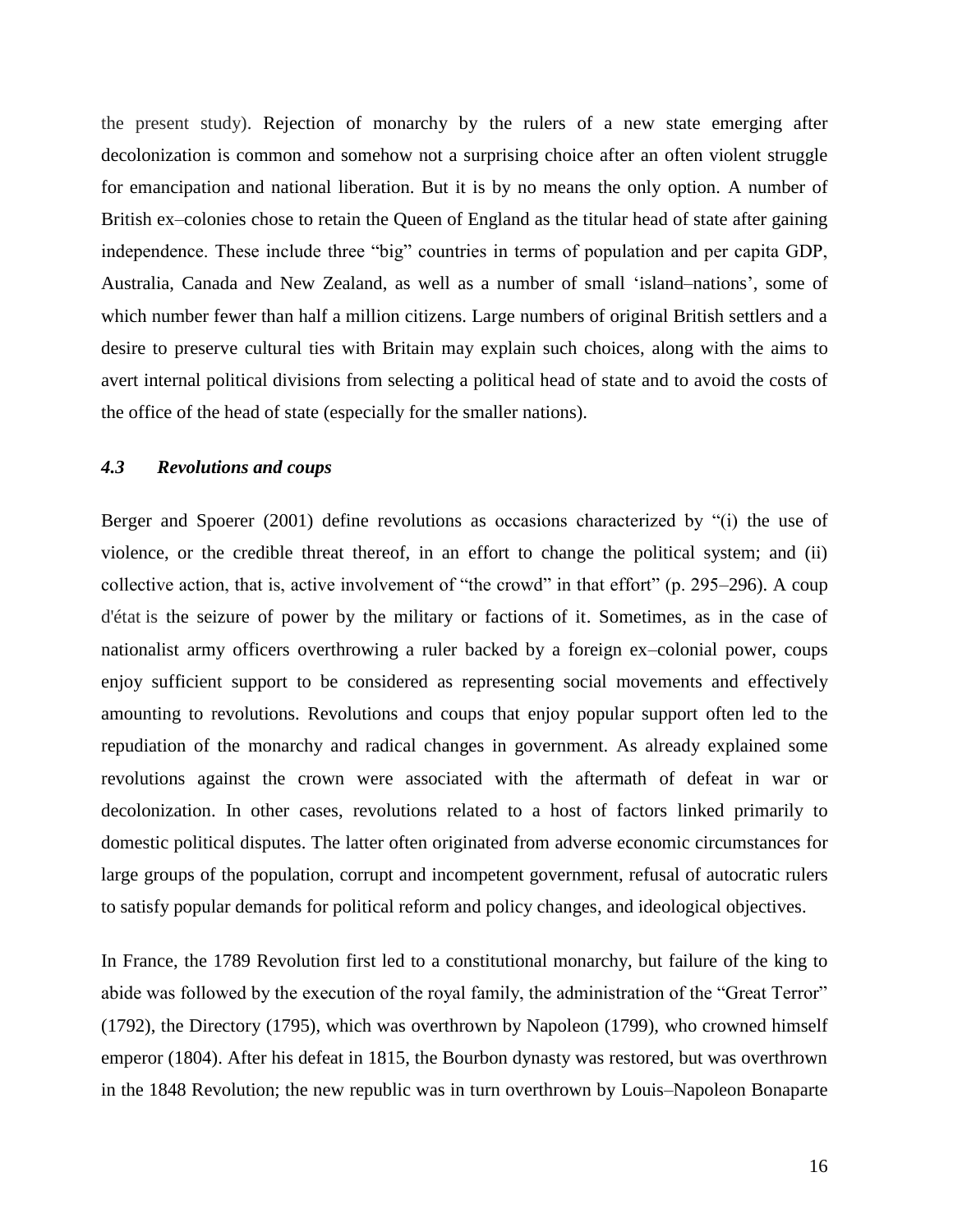(nephew of Napoleon I) who in 1852 established himself as emperor; he was defeated against the Prussians in 1870. A republican constitution came into effect in 1875.

During the twentieth century several monarchies yielded to coups and revolutions. In Portugal, in a background of economic crisis, social unrest and a wave of republicanism, a military revolt supported by urban lower classes deposed the monarchy in 1910. Democratic politics were short–lived as a coup in 1926 established a dictatorship (overthrown in 1974). The Chinese emperor was deposed in 1911 after a military revolt by officers aiming to reform internal politics and Chinese foreign relations. The country then became prey to provincial military leaders fighting for control. After 1925 nationalists were fighting against communists who eventually prevailed in 1949 under the leadership of Mao Zedong. In Egypt, a coup by the "Free Officers' Movement" deposed King Farouk in 1952 and proclaimed the country a republic in 1953. In Iraq the monarchy was overthrown in 1958 after a military coup amid a wave of Arab nationalism in the Middle East. The Tunisian monarchy was overthrown in 1957 by the prime minister who had led the campaign for independence from France. In North Yemen army officers seized power and deposed the king in 1962 igniting civil war. In Libya, an independent kingdom since 1951, King Idris was deposed in a 1969 coup by Colonel Gaddafi. In 1974 the Emperor of Ethiopia, Haile Selassie, was overthrown in a military coup. A coup in 1973 brought down the Afghani monarchy. After winning a civil war, the communist party of Laos forced the king to abdicate in 1975. In 1979 the Shah of Iran fled the country following violent protests against his regime; Ayatollah Khomeini, a religious leader, returned to Iran from exile. After a referendum Iran was declared an Islamic Republic. In Nepal where Maoist insurgents had been fighting a violent campaign against the monarchy, the parliament abolished the monarchy as part of a peace deal with the Maoist party to join the government in 2007, although internal peace and political stability remained elusive.

De Jouvenel (1948) explains succinctly the removal of the king in the context of the French Revolution of 1789: The revolution acts as the mandatory of the national will, which is the source of all authority. The king can be retained only if he is also a representative of the national will. But this leads to the contradiction that there are simultaneously elective and hereditary representatives. The king is then reduced into a "no more than first functionary". If so, there is no reason for the functionary to be in his post permanently, and he is removed. Although after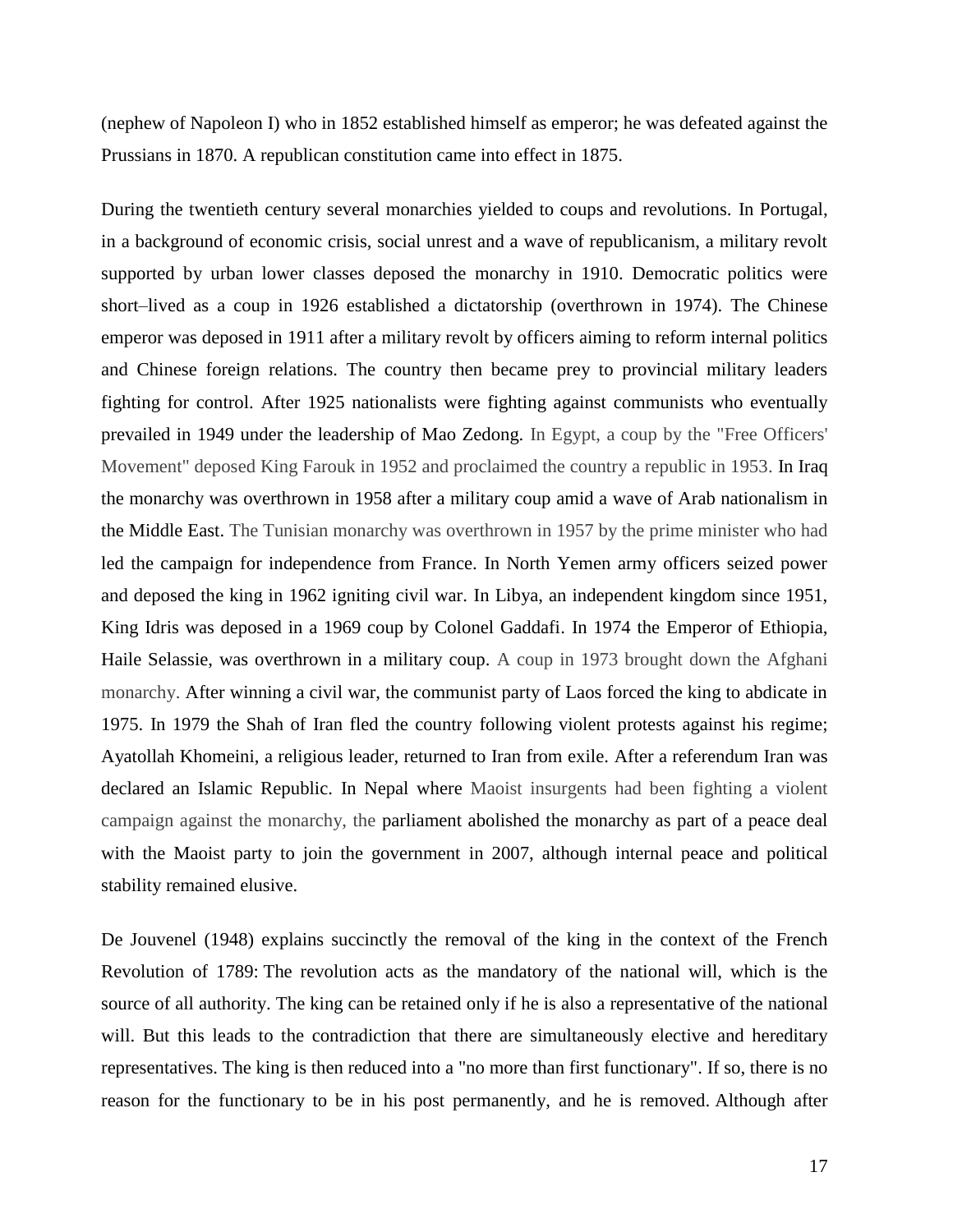WWII the repudiation of the monarchy was championed by socialist and communist groups, demand for radical change was often more general, as the pre–war ruling classes were held responsible for policies that led to defeat, and some of their members were also seen as willing to collaborate with the Germans (see Gilbert and Clay Large, 2002).

However, not all revolutions overthrew the monarchy, nor did revolutions establish democracy. The English Glorious Revolution of 1688 replaced one king, James II, with another, William and Mary. Rather than abolishing the monarchy, the key institutional changes included the English Bill of Rights formally agreed between the crown and the parliament, and that parliamentary consent was necessary for the king to raise tax revenues and maintain a standing army during peacetime. Similarly and unlike France, in 1848 a wave of revolts in German lands, Austria – Hungary and Italian lands did not overthrow the respective hereditary rulers but forced them to concede constitutions. <sup>18</sup>

From the information presented above it is clear that none of the revolutions and coups that dethroned the monarchs led to democracy; instead, their leaders established autocratic rules. The countries that democratized did so slowly and gradually building on previous steps. Similarly, leaders of nationalist movements that prevail after decolonization often establish one–party rule. As Congleton (2011) made plain, the reason is that successful revolutionary leaders are reluctant to subject their power to the vagaries of elections. Specifically, revolutionaries confront a severe collective action problem: A rational individual realizes that participating in a revolution is costly, for not only has he to commit resources, but also risks arrest by the security service, and possible injury or death in an uprising. He also understands that if the revolution succeeds, he will not be excluded from the benefits that the new regime provides (Tullock, 1987); he is then better off by free–riding. Thus, obedience to the autocrat is the Nash equilibrium of a prisoner's dilemma faced by his subjects (civilians and soldiers) who would like to overthrow him, but none revolts. This implies that a rational revolutionary requires additional private incentives, like appointment to office, monetary rewards and so on, to participate in the uprising.<sup>19</sup> Successful

 $18$  For an analysis of the economic forces behind the 1848 Revolutions and the nexus between revolution and the then political institutions in various countries, see Berger and Spoerer (2001).

 $19$  See Grossman (1991) for a rational choice model of revolutions and Mueller (2003) for a review. Olsson-Yaouzis (2012) shows that revolutions are more likely to break out when a ruler has lost the opportunity to intervene against the revolutionaries at an early stage of the uprising before a critical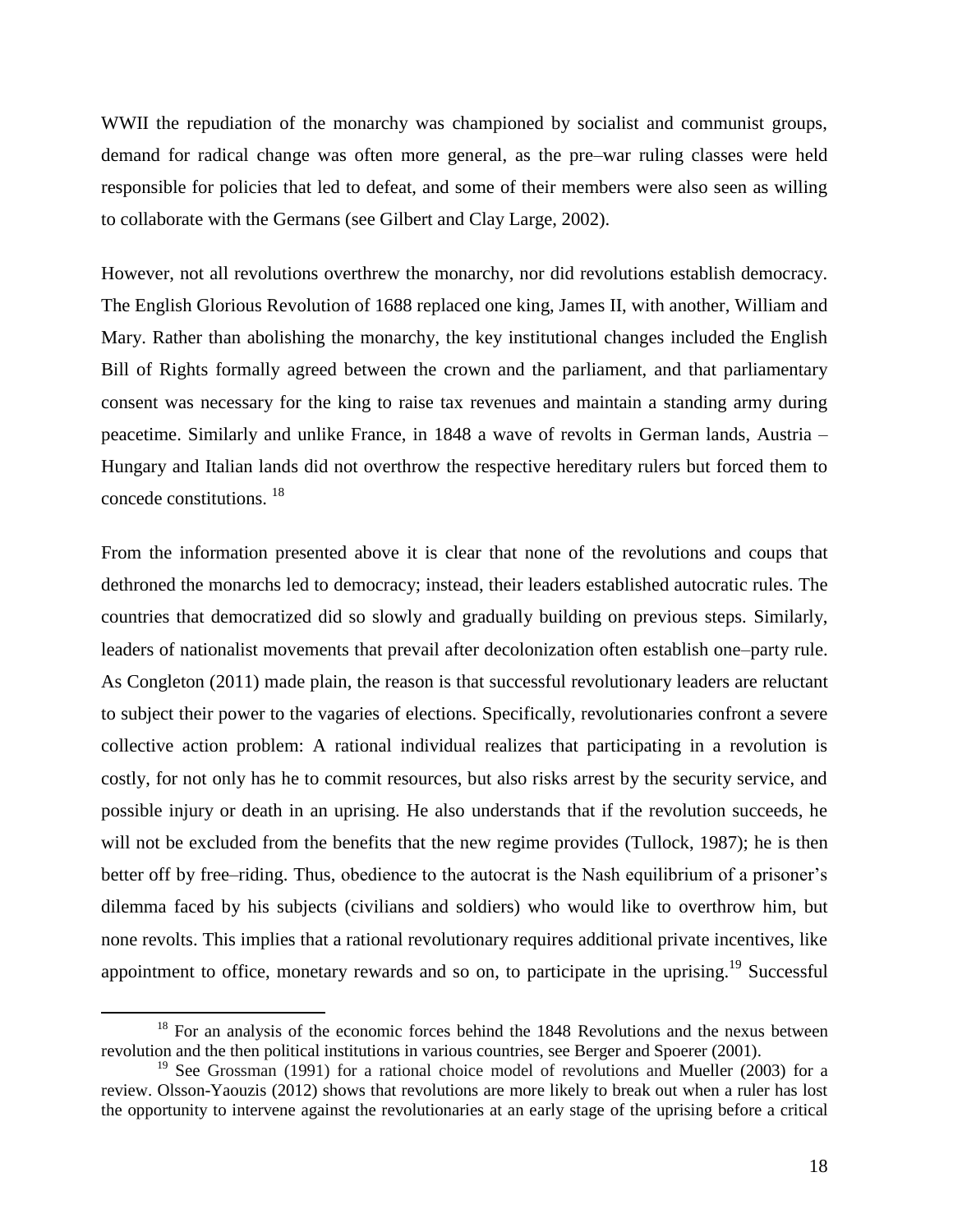revolutionaries are then more likely to preserve the hierarchy, secrecy and discipline of the revolutionary organization, and reward their loyal collaborators and supporters, instead of risking election defeat and loss of the benefits from office. This implies that the replacement of a king by an autocrat (a military officer, or a civilian) does not end the monarchy, but replaces a hereditary ruler with a new one–man–rule. The dictator may then consolidate his hold of office as president for life, or may be overthrown in a coup by another strongman from inside the ruling circle. 20

It is also important to explain the observed pattern where a mass mobilization like a revolution that overthrows the monarchy occurs after a defeat in war. Two complementary reasons seem to be at work here. The first is that an event such as the defeat in war may offer an opportune moment to the amorphous mass of citizens to resolve the collective action problem and allow them to coordinate their actions as expressed in a revolution. Mobilizing an army brings together a large number of men greatly reducing the costs of communication and coordination of activities that may be directed against a ruler that lost the war. For civilians too, defeat may keynote the moment when a rational actor believes that he becomes the pivotal player (Palfrey and Rosenthal, 1984), so that he participates in the revolution for otherwise the revolution fails. Second, independently of the collective action issue, defeat in war is indicative of a monarch's military weakness. As a result, anti–royalists may calculate that their chances to prevail in a conflict are higher and pursue the violent overthrow of the regime. The reverse is of course true for monarchs that emerge victorious from war.

#### *4.4 Referendums*

 $\overline{a}$ 

As described in Table 1 and the Appendix, referendums are often used to legitimize the abolition of monarchy or its retention. As already said, the Greek referendum of 1974 stands out for it deposed the monarchy without a previous defeat in war or revolution. Greece was on the winning side of WWII, but after the Germans left a bitter civil war broke out between the

mass of citizens has turned against him and / or when the ruler has failed to punish the revolutionaries severely.

<sup>&</sup>lt;sup>20</sup> See Wintrobe (1998) for a discussion of the "Dictator's Dilemma" facing any ruler, that is, to know how much support he has among the general population, and smaller groups with the ability to overthrow him.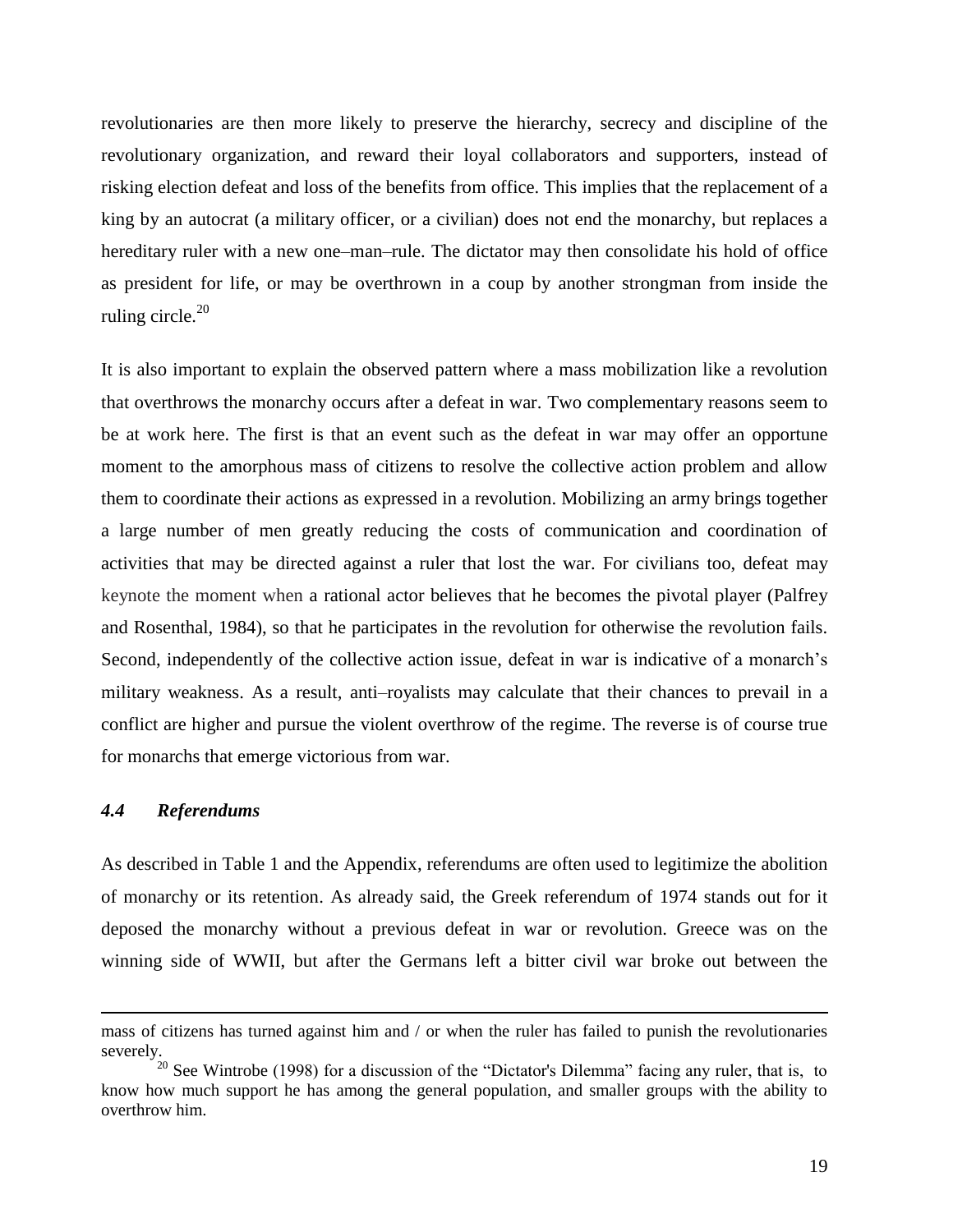nationalists and the communists won by the former in 1949. In the period that followed the king sometimes interfered in politics transgressing the constitutional limits of his authority. His stance towards the military coup of 1967 was ambivalent, first not condemning it, then organizing a countercoup and fleeing the country when the latter failed. After the collapse of the dictatorship in 1974, a referendum was held that returned a 67% vote in favour of republic.

On the other hand, the Belgian referendum of 1950 is an example of a referendum that retained the monarchy. King Leopold III of Belgium, as supreme commander of the army, surrendered unconditionally to Nazi Germany in WWII against the wishes of his cabinet. Leopold was held prisoner by the Germans near Brussels until 1944 and then in Austria to the end of the war. In 1950 a referendum was held that recorded a 57% vote for the return of the king. The referendum was followed by strikes and riots, so Leopold abdicated in 1951 in favour of his son.

## *4.5 Fundamental causes of the fall of monarchy*

Nevertheless, to acknowledge that the monarchy was overthrown because a state lost a war, or new states emerged after the war, or a successful revolution set up a new regime, does not explain why the new constitutional dispensation repudiated the monarchy. Deeper, more fundamental, factors must be at work, so that when the *occasion* of war defeat and so on arises, the monarchy is abolished. The fundamental cause for deposing the monarchy is that it is no longer considered as a legitimate system of government, so that the reason for its existence disappears. Two such fundamental causes seem to be in operation, namely, failure of the monarch to secure national unity and failure to share policy making powers. Either one of them or both are at the root of the abolition of monarchy. Note that such fundamental causes do not inquire why wars, state dissolutions or revolutions break out; they explain why these occasions lead to the fall of monarchy.

Defeat in war and breakup of the country sometimes followed by population transfer and resettlement of internal refugees signify the failure of the king to secure the integrity of the state and to symbolize national unity. If protection against an external threat is a core duty of the head of state (McLean, 2010) defeat and disintegration undermine fatally its very existence. In the nineteenth century the birth of the nation–state, where the state belongs to the nation identified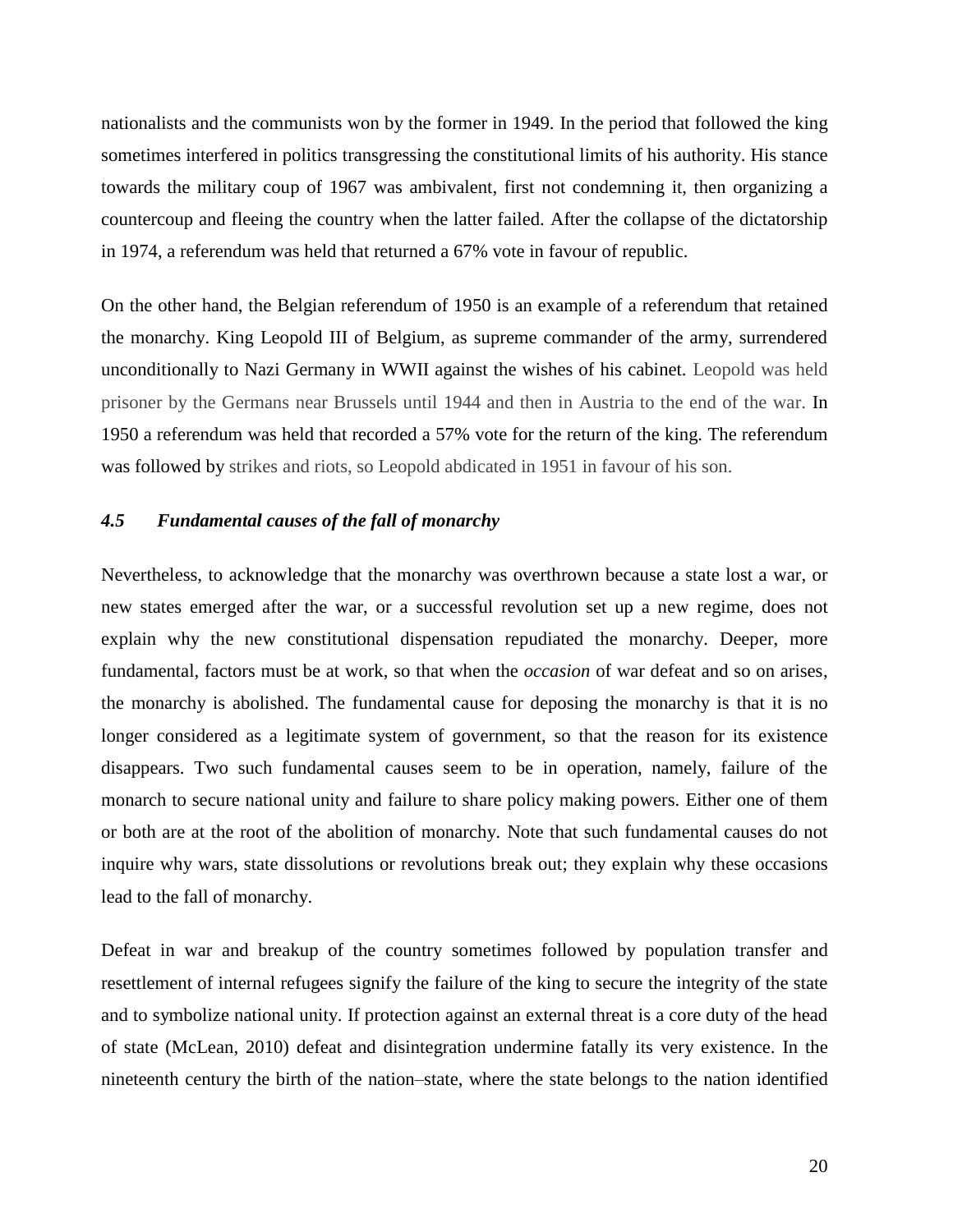with the people and not to a royal dynasty, put at risk multi–ethnic monarchies, like the Habsburg Dual monarchy, Russia and the Ottoman empire, and later on the British and French colonial empires, from nationalist movements seeking independence and national statehood. This explains why the fall of the monarchy is mainly a twentieth century phenomenon (as well as why newly formed states were founded as republics). War defeat of ruling monarchs offered the opportunity for breaking free. On the contrary, the monarchy survived in European states allied to the winning side of the world wars (even in those that were occupied by the Nazis, like Luxembourg, Holland, Denmark and Norway), where the throne appeared as a symbol of national unity. In terms of game theory, the monarchy played the role of a focal (or Schelling) point around which people rallied. $^{21}$ 

The monarchy is also under threat when the king refuses to yield policy making power to political actors with an interest in public policy and the means, financial and otherwise, to pursue their claims. Such demands for a role in policy making typically arise when economic and social circumstances improve the relative strength of various groups, some already enfranchised others not yet, and when new ideological currents turn against aristocratic privileges. These conditions were satisfied during the industrial revolution. In the nineteenth and twentieth century, technological progress, expansion of trade and urbanization strengthened the bargaining power of the emerging middle and labour classes who then demanded a say in policy making in matters that affected their welfare. The monarchy survived in countries where the king entered constitutional negotiations, as explained by Congleton, which gradually led to his effective withdrawal from a politically active role. Although hereditary rulers did not bargain away their formal claim to authority, they evidently did so informally through negotiations with parliament, an exchange that secured the preservation of their dynasties, and the honors and privileges associated with the office of the head of state. As a corollary, the principle of appointment to public office by election appears to be less than absolute; it was in effect traded off against other desirable attributes, like preservation of the peace, especially when the removal of the dynasty implied violent conflict, and upholding of legality and application of due process.

 $21$  For similar arguments that the crown may provide a degree of social stability, easing tensions, and offering a role model to the society see Bjørnskov (2006) and Bjørnskov and Kurrild–Klitgaard (2014).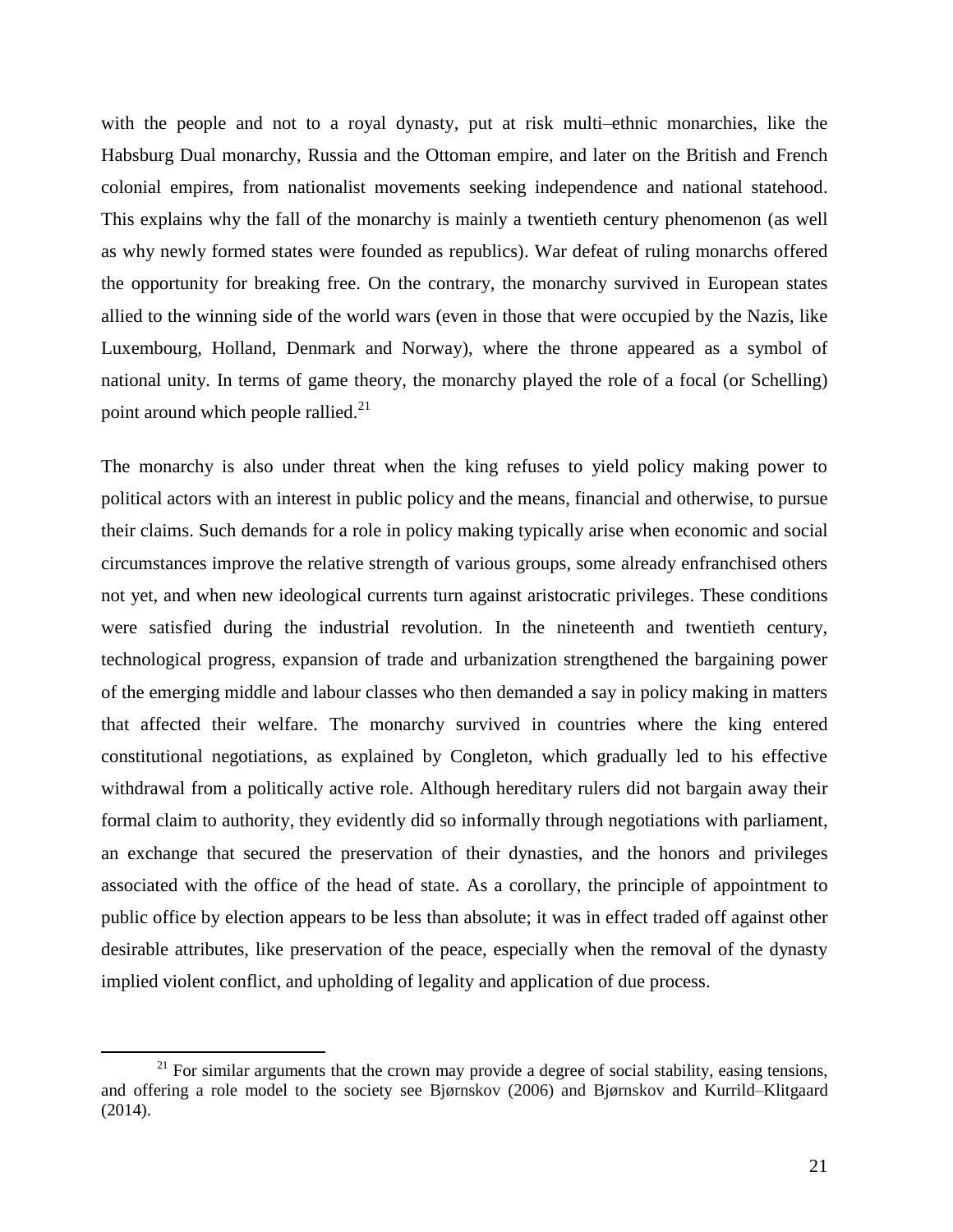Obviously, the king's promise not to engage in a political role must be credible, for otherwise bargains struck will not stick. Credibility is built when the king gives up control of vital institutions of government including the power to appoint the prime minister and other ministers. Specifically, instead of being chosen by the king, the cabinet must enjoy the confidence of the parliament.<sup>22</sup> An additional step is that the king surrenders control of the military (although he may still hold ceremonial positions), so that it is recognized as a national organization rather than an instrument of royal dominance. In countries where democratization takes place, if the monarch is perceived as committed to the restricted role negotiated between him and other claimants typically working through the parliament, the constitutional and political reforms enacted are credible and the monarchy is retained as a constitutional monarchy. If, however, the monarch does not credibly commit to the democratic reforms, for example, by actively supporting anti–democratic elements, interfering with cabinet appointments, and otherwise violating the bargains made, the monarchy will not survive and a republican order will be established. Italy in 1946 and Greece in 1974 are two good examples here. Deposing the monarchy then acts as an evidently credible signal that the political order has changed. In the absence of democratization, violent contests for office between traditional elites, epitomized by the king, and new claimants seeking power, will not establish constitutional monarchy. Rather than adopting inclusive political institutions, whoever wins the conflict will maintain an autocratic system. It transpires that the likelihood of the survival of the monarchy varies directly with the degree of political interference of the king. The more a king meddles in government the fewer the chances that the monarchy survives.

In the nineteenth and twentieth century, the ascendancy of a government accountable to a representative parliament rendered king's grip on authority tenuous. According to Rose and Kavanagh (1976), a monarch who responded to a crisis unsuccessfully risked being overthrown; if he responded successfully, his authority increased but only temporarily that is until the next crisis. If he did not respond at all, his power dwindled and was taken by the politician who confronted the crisis. We then conclude that a kind of *reversal of king's fortune* has taken place:

 $22$  Congleton (2015) examines the emergence of a new equilibrium where, instead of the king it was the elected chamber of parliament that controlled ministerial appointments, a change that took place gradually without formal constitutional reforms but built on earlier constitutional provisions.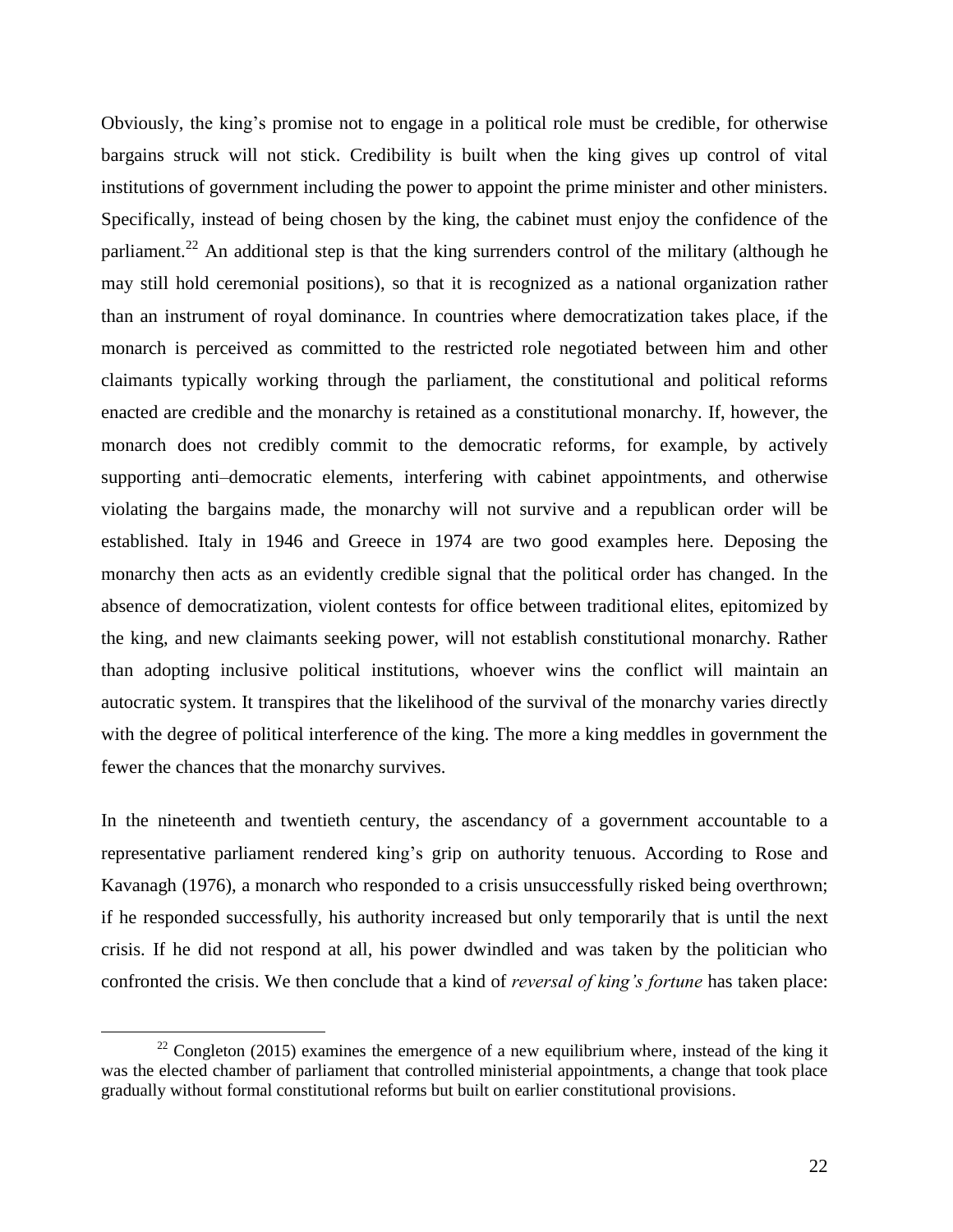Before the emergence of representative government, ministerial councils – cabinets served at the pleasure of the monarch. After democratically elected parliaments took control, monarchs in effect serve at the pleasure of parliamentary government. By refusing to share policy making power, monarchs risked losing both power and its trappings.

## **5 Conclusions**

The present study was motivated by the observation that although liberal democracy has rejected birth privilege in appointment to public office, some modern democracies are still headed by a hereditary king, while others have adopted a republican form of state. Political economy has examined at length autocracy and the emergence of parliamentary government, but has ignored why in the transition to democracy some countries retained their kings as constitutional monarchs, some set up republican orders, while others replaced hereditary kings with dictators without bringing democracy. These issues were addressed here.

After a review of arguments for and against a hereditary king and a selective survey of theoretical explanations of the rise of representative government, the paper focused on why kings may be deposed. The historical summary showed that starting from the nineteenth century and especially in the twentieth century a number of proximate causes led to the overthrow of monarchs, namely, military defeat blamed on the king and the aristocratic class around the crown, break up of an existing empire (including colonial powers) with its parts forming new independent states, and revolution. Often those factors were present simultaneously and fed back on each other. In some occasions new legislative bodies made the formal proclamations, in other cases republics were declared after referendums were held. It was also noted that the violent overthrow of the monarchy did not immediately bring democracy but replaced a dynastic crowned autocrat with a non–crowned dictator.

Neither defeat nor dissolution nor revolution can ultimately explain the repudiation of the monarchy, so fundamental causes for its fall were sought. The end of hereditary rule was attributed to two failures of kings. First, the failure to secure the integrity of the state and act as a symbol of unity, a reason that explains the fall of monarchy after defeat in war against a foreign power and cessation of territories after a civil war or independence from a colonial power.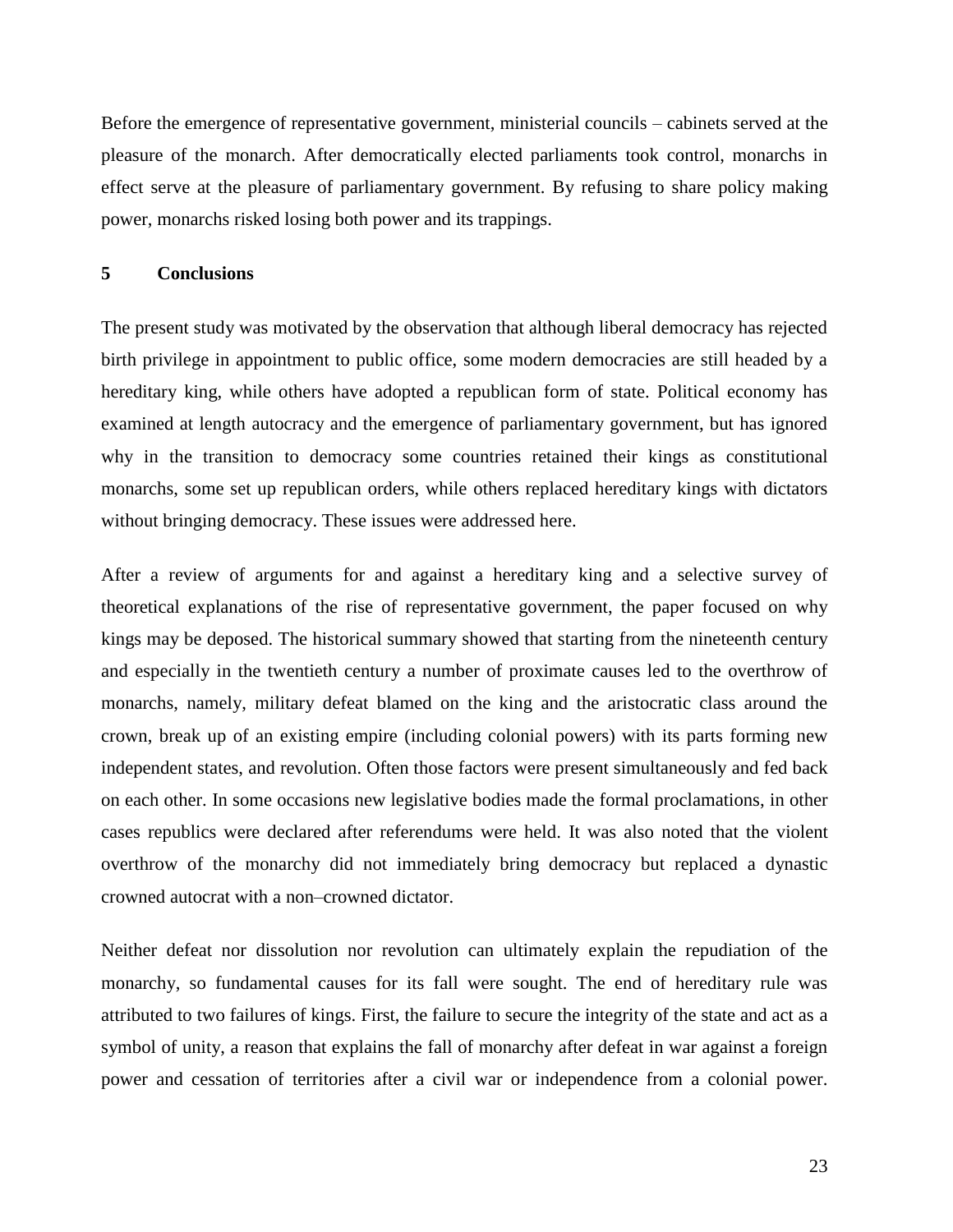Second, the failure to concede policy making powers to other interested parties with the means to support their claims, a reason often found in peaceful and revolutionary challenges to royal authority. On the contrary, kings that projected themselves as symbols of national unity and kings that bargained in good faith with increasingly representative parliaments kept their crowns.

## **Appendix: The fall of monarchy in selected states**

### *Afghanistan*

The Afghan monarchy, a constitutional monarchy since 1964, was overthrown in 1973 by a coup, whose leader declared a republic. He was in turn overthrown in 1979 pro–Soviet coup, which was followed by USSR invasion (1979) and then civil war.

### *Albania*

In Albania, independent since 1919, the dominant politician Zogu dissolved the parliament and declared himself king in 1928. He and his family fled after Italy invaded in 1939.

*Brazil*

In 1822, the regent, son of the king of Portugal, declared independence from Portugal and crowned himself Emperor of Brazil. After he inherited the Portuguese throne in 1826, his son became emperor of Brazil. The monarchy was overthrown in 1889 by a military coup and a republic was proclaimed.

### *Bulgaria*

Bulgaria was defeated in WWI. As a result of the territorial losses suffered, King Ferdinand abdicated in favour of his son Boris. King Boris opposed the rise of the radical agrarian party and after a turbulent period of unstable parliamentary governments and nationalist coups in 1935 he established a dictatorial government. In WWII Bulgaria allied with the Axis. In September 1944, the Red Army entered Bulgaria, enabling the Bulgarian Communists to seize power and the monarchy was abolished in 1946.

#### *Burundi*

Burundi, previously occupied by Belgium, became an independent kingdom in 1962. The monarchy was abolished after a military coup in 1966, but interethnic violence has been endemic.

## *China*

In 1911 military revolts by reform – minded officers ousted the Qing emperor and established the Republic of China in 1912. The latter failed to consolidate its rule because of wars between "warlords", provincial military leaders. In 1925 Chiang Kai–shek leader of the nationalist party broke off with the communists (his allies since 1923) in an attempt to control the entire country. The communists under the leadership of Mao – Zedong embarked in the "Long March" to evade and regroup. Civil war between the two sides resumed after Japan's defeat in WWII. It ended in 1949 with the victory of the communists and Mao Zedong proclaimed the founding of the People's Republic of China, while the nationalists set up a government in the island of Taiwan.

### *Egypt*

In Egypt, an independent kingdom since 1924, a coup by the "Free Officers' Movement" deposed King Farouk in 1952 and proclaimed the country a republic in 1953.

### *England and Wales*

Following his defeat by the Parliament in the Civil War of 1642–49, King Charles I was executed and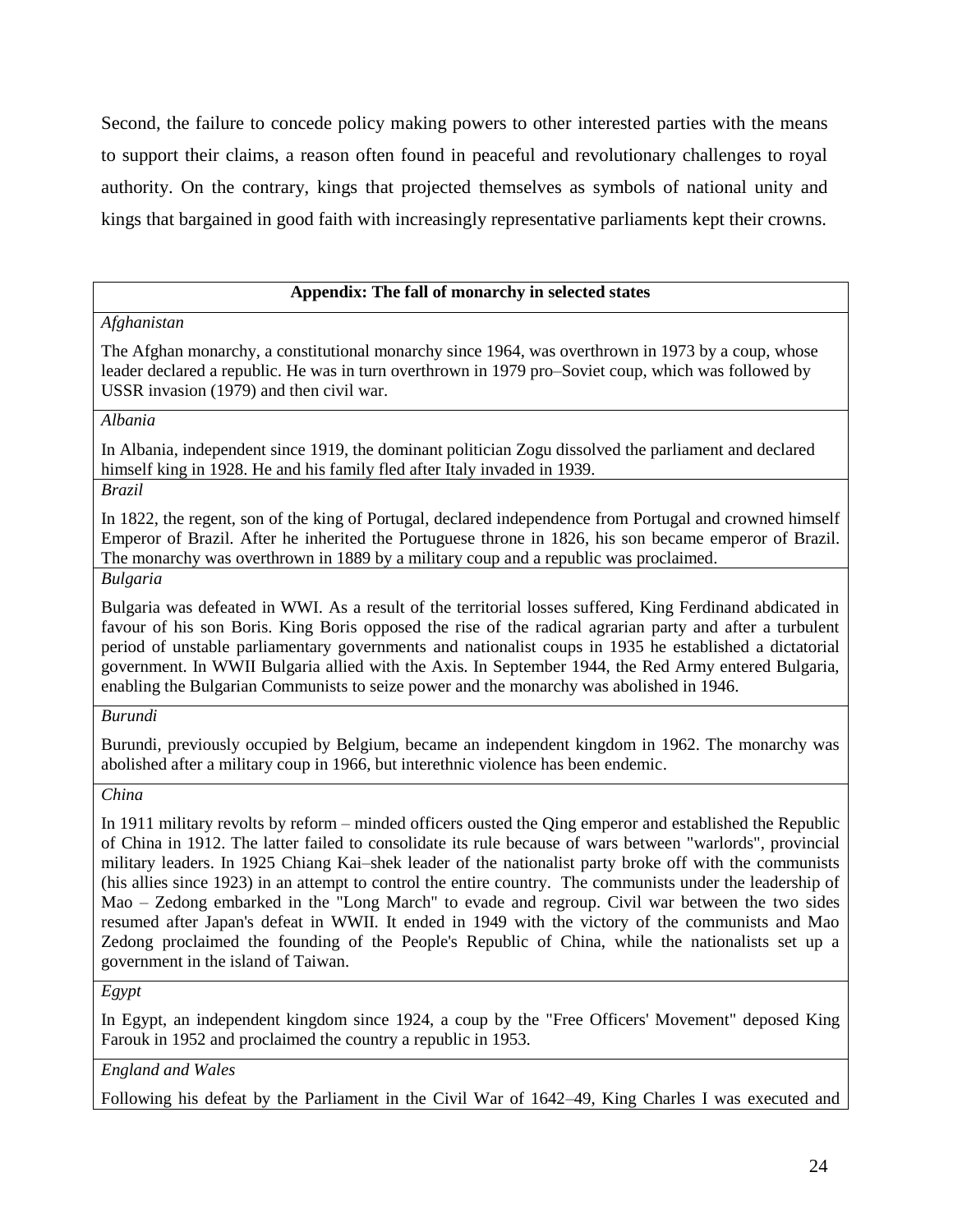England was declared a commonwealth. Oliver Cromwell, the commander of the army that defeated Charles, dismissed the rump (purged) parliament in 1653 and governed as Lord Protector until his death in 1658. He was succeeded by his son, Richard whose authority soon collapsed and a newly elected parliament called for the restoration of the Stuart dynasty in 1660. Charles II (son of Charles I) returned to the throne and bequeathed the throne to his brother James II in 1685. James ruled without parliament and followed pro–catholic religion policies that intensified tensions with Anglicans. In 1688 several peers invited the Protestant William of Orange, member of a noble Dutch family, and his wife Mary, Protestant daughter of James II from his first wife, to invade England and oust James. After his army disintegrated without fighting James left the country. Early in 1689, the English Parliament formally offered William and Mary the throne as joint monarchs on condition of agreeing to the Bill of Rights which in addition to arrangements for royal succession to Protestants only, included a number of rights and liberties, the prohibition of taxation without the consent of the parliament and the call for regular parliaments. These events are known as the "Glorious Revolution".

#### *Ethiopia*

In 1974 the Emperor of Ethiopia, Haile Selassie, was overthrown in a military coup. Thousands of government opponents died during the "Red Terror" under the Marxist dictatorship that followed.

#### *France*

The French Revolution broke out in 1789. The General Estates proclaimed constitutional monarchy in 1791 and republic in 1792, while King Louis XVI and his family were executed in 1793. An administration of Great Terror descended in 1794, a new constitution establishing the Directory came in 1795, which is in turn was overthrown by Napoleon's coup of 1799, who introduced authoritarian personal rule and had himself crowned as hereditary emperor in 1804. His reign ended in 1815 after defeat at Waterloo and the Bourbon dynasty was restored, but Charles X trying to rule by "the grace of God" instead of the consent of the people was forced to abdicate after an uprising in 1830. His successor, Louis–Philippe was overthrown by the 1848 Revolution which eventually set up the Second Republic; the latter lasted until 1851 when the elected president Louis–Napoleon Bonaparte, nephew of Napoleon I, launched a coup and in 1852 established himself as emperor Napoleon III. The Second Empire fell in 1870 after the defeat of France by the Prussians and the Third Republic was set up in a dramatic sequence of events: Peace with Prussia was followed by a brutal containment of the Parisian Commune costing more bloodshed than the 1789 Revolution, a monarchist parliamentary majority, disarray and divisions inside the latter, and slow progress of republicanism, so that in 1875 the Assembly passed with a single vote the constitutional acts of the new republic that made the president electable by the Assembly and provided for a two–chamber legislature.

### *Germany – Prussia*

Military defeat in WWI led to the formation of a new government which broke the hold of power by the aristocratic elite and initiated transition to parliamentary democracy. As the new government sued for peace, mutiny by the navy, demonstrations and revolutionary actions against the old leaders broke out. The Kaiser, Wilhelm II, abdicated on 9 November 1918, (two days before the armistice was signed) and a republic for Germany was proclaimed in Berlin. Fierce fighting then went on in various places in Germany amid deep divisions between extreme left organizations and the moderate majority of the socialist. The situation was brought under control by the alliance of the socialists and the military, agreed to preserve national unity, which defeated the revolutionaries. The government then called elections for a constituent assembly which in 1919 launched the (eventually doomed) Weimar Republic.

#### *Greece*

After defeat against a resurgent nationalist Turkey in 1922, which was blamed on the royalist government, King George II was expelled, and a republic was proclaimed. The latter beset by economic crisis and political instability lasted only until 1935 when following a failed putsch by anti–royalist officers, the elected pro–royalist government restored the monarchy and George II returned. A year later, and with the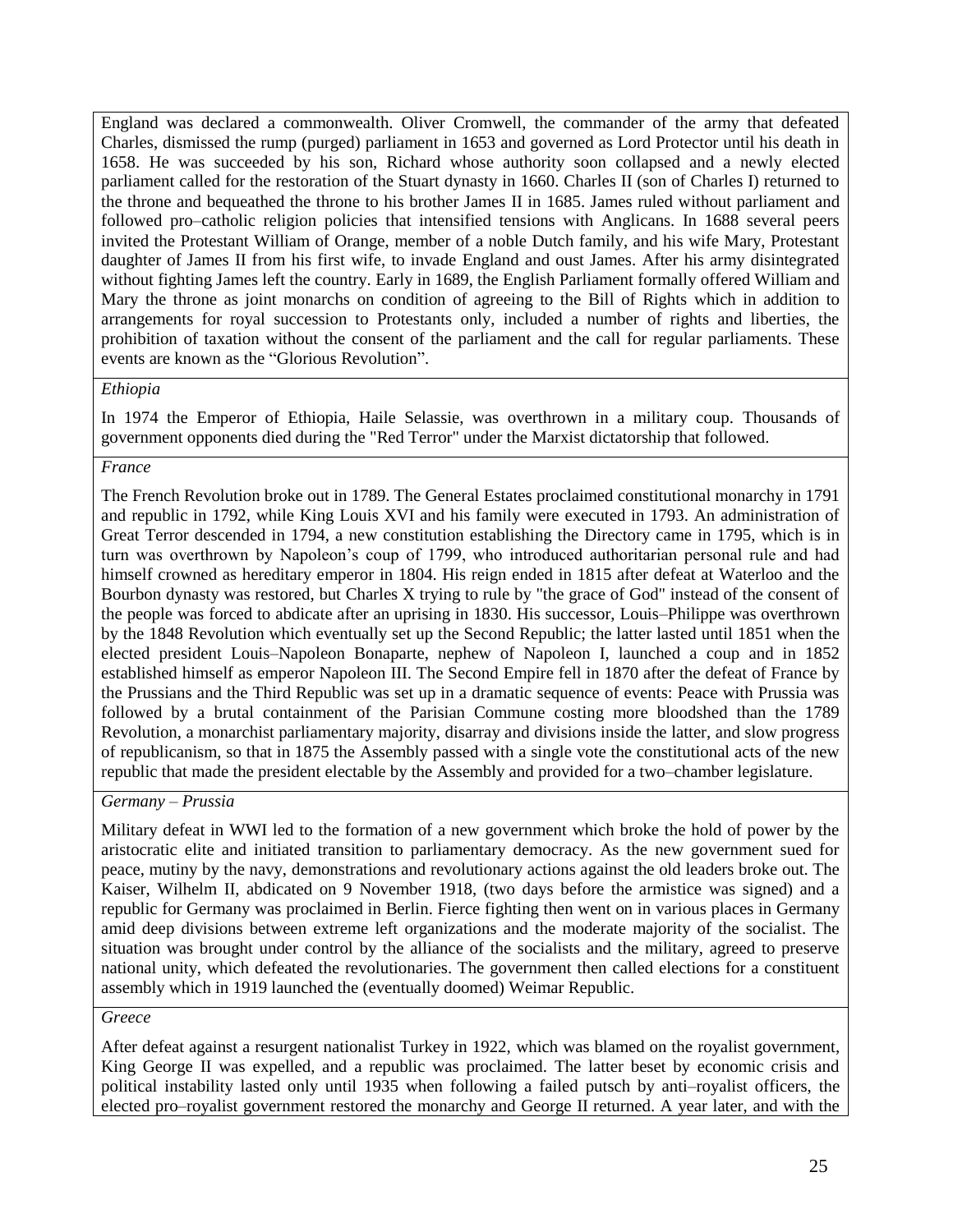agreement of the king dictatorship was imposed. George II fled during the Nazi occupation of the country to return in the midst of a vicious civil war between the nationalist and the communists. The civil war was won by the nationalists in 1949 and an authoritarian constitution came into effect in 1952. The constitutional order was broken by a military coup in 1967, when the king was seen as offering his tacit approval. After the collapse of the military dictatorship in 1974 a referendum was held where 69% of the voters supported a republic. The monarchy ended peacefully without war defeat or revolution.

*Habsburg Dual Monarchy of Austria and Hungary* 

After defeat and loss of territory at the end of WWI, the Habsburg emperor Charles IV recognized the right of the peoples of Austria and Hungary to determine their constitutional order, although he did not officially abdicate. The Provisional National Assembly of Austria consisting of members of the imperial council from German speaking territories proclaimed a republic. In Hungary, after a successful uprising two weeks before the end of WWI, the new Hungarian government set up a republic, but as war defeat resulted in extensive territorial losses of Hungarian lands, the government collapsed and a communist controlled government took over in 1919. Popular support for the latter was short–lived. After failing to preserve the territorial integrity it lost power; the old ruling elite retook control. In March 1920 the newly elected assembly restored the monarchy under Admiral Miklos Horthy as regent. Following an unsuccessful military attempt of the Habsburgs to retake the throne in 1921, the dynasty was dethroned, although Hungary remained a monarchy until 1946 when under Soviet occupation the post–WWII communist dominated government declared a republic.

*Haiti*

Haiti, a French colony, became independent in 1804 with a former slave declaring himself emperor. Two years later he was assassinated from within his administration and a republic was proclaimed.

*Iceland*

In 1874 Iceland under the Danish crown was given autonomy over her internal affairs and full self– government in 1918, while Denmark retained control over foreign affairs. The Treaty of Union with Denmark ran out in 1943. In a 1944 referendum with a majority of 98% Iceland voted to become a republic.

*Iran*

In January 1979 the Shah of Iran fled the country following months of increasingly violent protests against his regime and his modernization policies. Ayatollah Khomeini, a religious leader coordinating religion– inspired opposition, returned to Iran from exile. The army was unable to defend the old regime, and after a referendum Iran was declared an Islamic Republic.

*Iraq*

In Iraq, created as a kingdom in 1920 in the post WWI settlement and independent since 1932, the monarchy was overthrown in 1958 after a military coup amid a wave of Arab nationalism.

*Italy*

In 1922 King Victor Emmanuel III appointed Mussolini, the leader of the fascists, as prime minister who had few hesitations to stay in power using undemocratic means. Although a united opposition expected the king to dismiss Mussolini the king failed to act. Mussolini was then entrenched in power establishing a dictatorial and brutal government using censorship and terror as an instrument of control. During WWII Mussolini committed Italy to the Axis. After the allied invasion of Sicily in 1943 Mussolini was overthrown, but with German protection he established a fascist government in Northern Italy. Following the surrender of the German Army in 1945 Mussolini was caught and shot by the resistance. In a bid to save the dynasty Victor Emmanuel abdicated in May 1946 in favour of his son Umberto II (who had assumed some head of state responsibilities from 1944). However, the June 1946 referendum returned a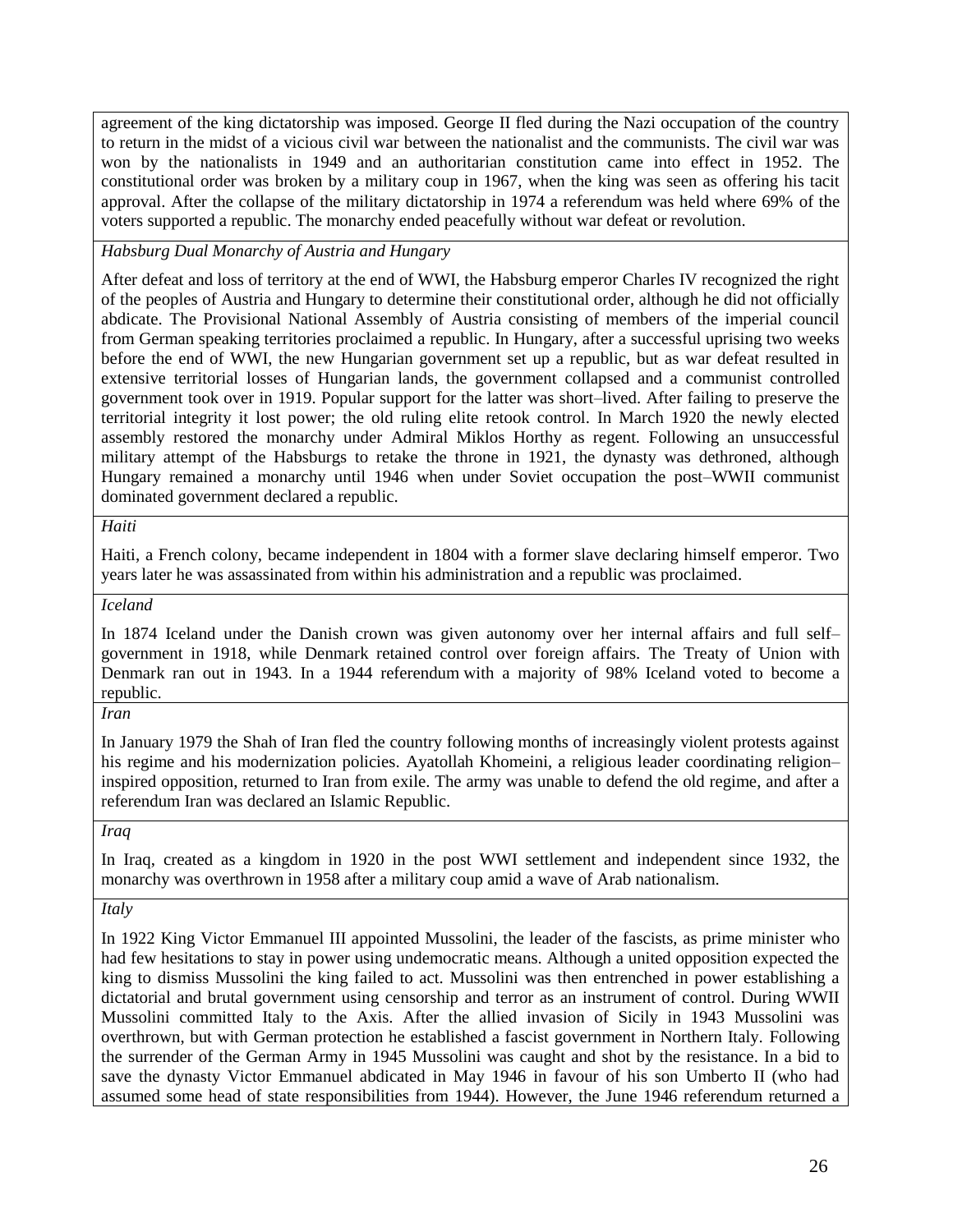54% vote in favour of republic.

*Laos*

In 1954 the kingdom of Laos gained independence from France, but civil war broke out between the royalists and the communist party. The latter emerged victorious in 1975 and the king abdicated.

## *Libya*

In Libya, first part of the Ottoman Empire, seized by Italy in 1911–12 and an independent kingdom since 1951, King Idris was deposed in a 1969 coup by Colonel Gaddafi.

#### *Maldives*

Maldives gained independence from Britain in 1965 as a sultanate. The sultan was deposed in 1968 after a referendum organized by the government.

## *Mexico*

After gaining independence from Spain (1821), a military commander Agustin de Iturbide declared himself emperor (1822). He was ousted in 1823. In 1864 Archduke Maximilian Habsburg of Austria was installed as Mexican emperor with the support of Napoleon III of France. He was toppled by republican rebels in 1867.

#### *Montenegro*

Montenegro was recognized as an independent principality in 1878 and as kingdom in 1910. In 1918 at the end of WWI Montenegro became part of the Kingdom of Serbs, Croats and Slovenes, renamed Kingdom of Yugoslavia in 1929.

*Nepal*

Since 1995 Maoist insurgents had been fighting a violent campaign against the Nepalese monarchy, which in the past had been interfering in the affairs of government suspending parliament and imposing a state of emergency. A period of political instability followed with frequent changes of prime ministers, direct control by the king and violent protest against royal rule. The parliament abolished the monarchy as part of a peace deal with the Maoist party to join the government in 2007, although internal peace and political stability remained elusive.

## *Portugal*

Although a constitutional monarchy since 1822, Portugal entered the twentieth century with a political system dominated by an oligarchy set against any changes that threatened their privileges. In 1908 the unpopular King Carlos I, who had sought to reassert royal executive power by backing a dictatorial government, amid a prolonged economic crisis, social unrest and a wave of republicanism, and his heir were assassinated. He was succeeded by his second son, Manuel II. Two years later, organized by a secret republican society, a military revolt erupted in Lisbon supported by urban lower classes, which prevailed over loyalist army units and deposed the monarchy. Beset by political instability the republican constitution was brought down in 1926 after a coup which introduced dictatorial rule.

#### *Romania*

The king of Romania, Carol II, established dictatorship in 1938. Romania entered WWII on the side of the Axis. She was occupied in 1944 by the soviet Red Army as the latter was advancing against Germany. With the USSR helping local communists to establish friendly governments in order to consolidate the security of her borders, King Michael I was forced to abdicate in 1947 and the communist government declared the country a people's republic.

### *Russia*

Russia's military failure in 1916 against the Central Powers of Prussia and Austria led to calls for installing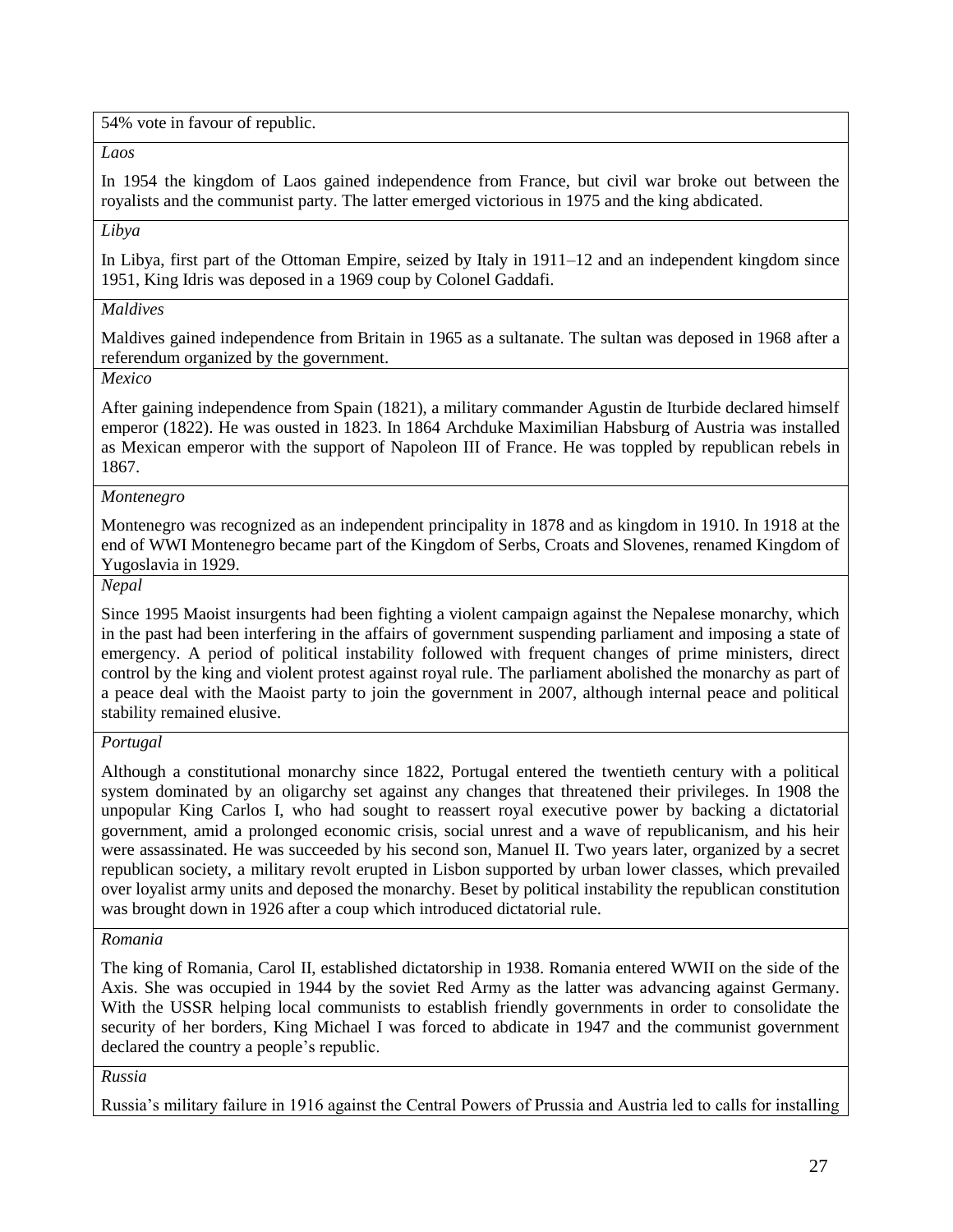a more politically inclusive government that would include leaders from various political parties and would command the confidence of the parliament, rather than just the approval of the Tsar, Nicholas II. Such calls were unsuccessfully resisted by the Tsar who abdicated in March 1917, after riots and rebellion in St Petersburg. The parliament then established a provisional government of conservatives and moderate socialists that wished to continue the war, but was not prepared to meet demands for land redistribution and socialism sought by councils (soviets) of peasants and factory workers. In April 1917 Lenin, who declared that the aim was a proletarian socialist revolution assumed the leadership of the Bolshevik – Communist party which seized power by a coup in October 1917. In March 1918 the new revolutionary government accepted a humiliating peace treaty that lost her large territories. Opposition to the peace by moderate socialists and conservative elements led to civil war that ended in 1921 with the victory of the communist Red Army, while the Tsar and his family had already been executed (July 1918).

#### *Spain*

The Bourbon Queen Isabella II abdicated after an uprising in 1868 and the Cortes appointed Amadeo of Savoy as king. Amadeo abdicated in 1873 after another revolt and the Cortes proclaimed the First Spanish Republic. It lasted until 1874 when a coup restored Isabella's son Alfonso as monarch. In 1931 the king, Alfonso XIII, who had supported a dictatorial government, fled the country following an antimonarchical landslide in municipal elections and the Second Republic was proclaimed. During the period 1936–39, a civil war was fought between the nationalists and the republican socialists, which was won by the former. Their leader, General Franco, established a dictatorship that lasted until his death in 1975. He had designated Juan Carlos, grandson of Alfonso XIII, as his successor. As king, Juan Carlos was instrumental in establishing constitutional monarchy and the transition of Spain to democracy.

### *Tunisia*

Tunisia, a French protectorate, became an independent kingdom in 1956 and the monarchy was abolished a year later by the prime minister, who had led the movement for independence

### *Turkey – Ottoman Empire*

Contrary to the settlements in Europe, the victors of WWI did not apply the principle of national self– determination to the peoples and lands of the Ottoman Empire. Instead, its non European territories were partitioned into areas of control. The settlement was resisted by a strong nationalist movement based in Ankara that after further fighting against Greece (who had been awarded territories in Asia Minor) undid the terms of the peace. As the incumbent sultan had accepted the post–WWI settlement, the nationalist government abolished the sultanate monarchy in 1922 and set up modern Turkey. Other states born out of the Asian and African lands of the Ottoman Empire, including Iraq, Jordan, Saudi Arabia, Egypt, Libya and Tunisia, were set up as monarchies. Following national uprisings and domestic coups, today the monarchy survives only in Jordan and Saudi Arabia. Neither the successor republics nor the monarchies are democratic.

### *Yugoslavia – Serbia*

King Alexander banned national political parties in 1929 and assumed executive power alienating non – Serb groups of the kingdom. In 1941 the Axis powers invaded and dismantled the kingdom, while King Peter II fled. The occupying forces met strong resistance from communist partisans and royalists. The two resistance groups also fought each other. By 1943 the partisans succeeded in driving out the Germans without the military assistance of the Red Army, and defeated the royalist. The communist constituent assembly deposed the monarchy in 1945 and proclaimed the Socialist Federal Republic of Yugoslavia.

### *North Yemen*

In 1948 North Yemen gained independence from the Ottoman Empire and was a hereditary kingdom until 1962 when army officers seized power, a move that led to civil war between royalists, backed by Saudi Arabia, and republicans, backed by Egypt.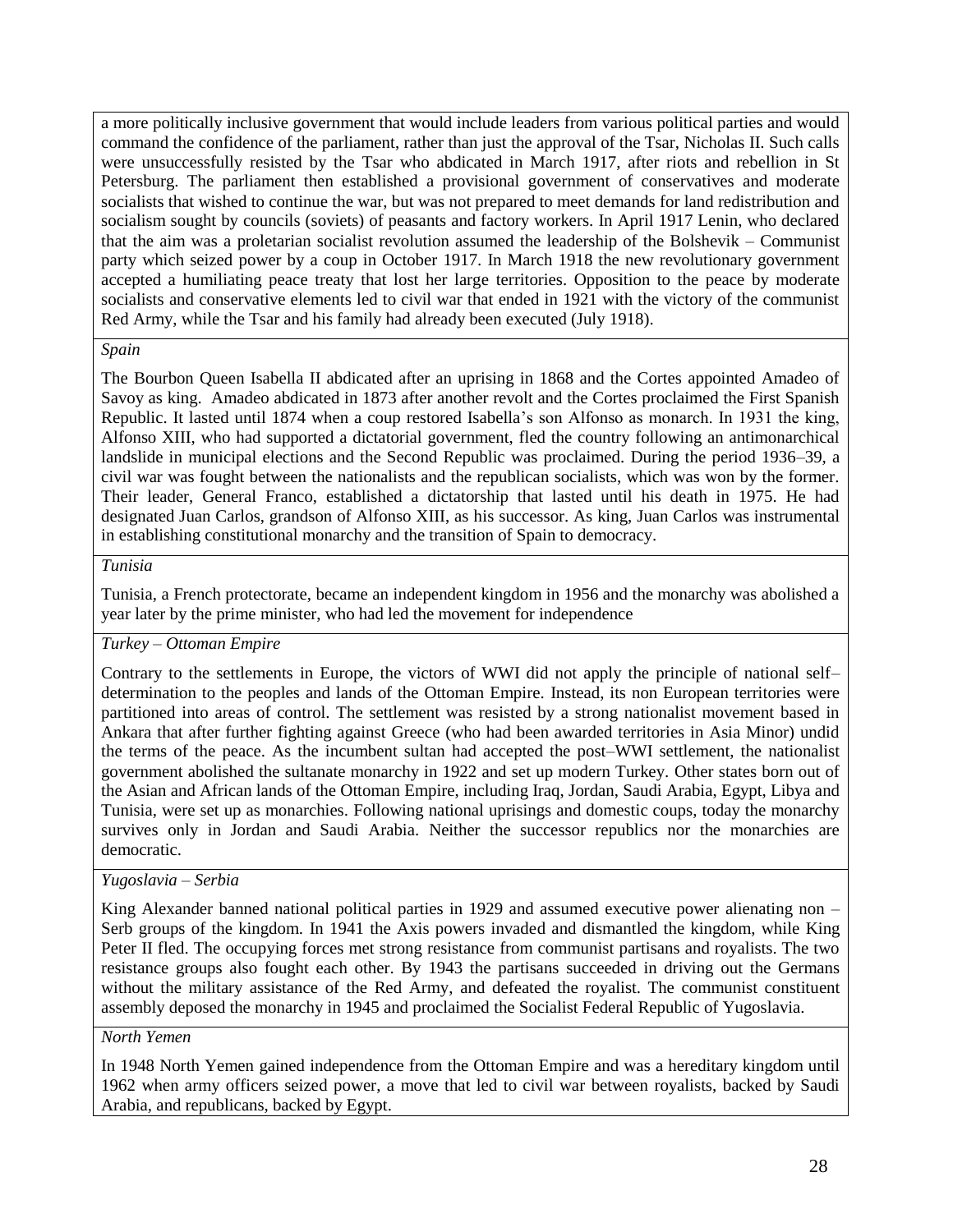*Sources*:

Gilbert and Clay Large (2002); Jones (1994); Rohac (2009); Rose and Kavanagh (1976); Tridimas (2010) BBC, at<http://www.bbc.co.uk/news/world> country profile – timeline Encyclopedia Britannica, at http://www.britannica.com CIA: The World Factbook available at<https://www.cia.gov/library/publications/the-world-factbook/>

World Atlas, at<http://www.worldatlas.com/>

#### References

- Acemoglu, D., & Robinson, J.A. (2000). Why did the West extend the franchise? Democracy, inequality, and growth in historical perspective. *Quarterly Journal of Economics*, 115, 1167–1199.
- Acemoglu, D., & Robinson, J.A. (2006). *Economic origins of dictatorship and democracy*. New York: Cambridge University Press.
- Ansell, B., & Samuels, D.J. (2014). *Inequality and democratization. An elite competition approach.* Cambridge: Cambridge University Press.
- Bagehot, W. (1873). *The English Constitution*. 2nd edition, available from http://socserv.mcmaster.ca/econ/ugcm/3ll3/bagehot/constitution.pdf
- Berger, H., & Spoerer, M. (2001). Economic Crises and the European Revolutions of 1848. *Journal of Economic History*, 61, 293–326.
- Bjørnskov, C. (2006). Determinants of generalized trust: A cross-country comparison. *Public Choice*, 130, 1–21.
- Bjørnskov, C., & Kurrild–Klitgaard, P. (2014). Economic Growth and Institutional Reform in Modern Monarchies and Republics: A Historical Cross‐Country Perspective 1820‐2000. *Journal of Institutional and Theoretical Economics*, 170, 453–481.
- Bogdanor, V. (1996). The Monarchy and the Constitution. *Parliamentary Affairs,* 36, 407–422.
- Boix, C. (2015) *Political order and inequality. Their foundations and their consequences for human welfare*. New York, Cambridge University Press.
- Bueno de Mesquita, B., Siverson, R.M.Smith, A. & Morrow, D.J. (2003). *The Logic of Political Survival*. Cambridge, Mass MIT Press.
- Coll, S. (2008). The origins and evolution of democracy: an exercise in history from a constitutional economics approach. *Constitutional Political Economy*, 19, 313–355.
- Congleton, R. D. (2001). On the durability of king–and–council: The continuum between dictatorship and democracy. Constitutional Political Economy, 12, 193–215.
- Congleton, R. (2007). From royal to parliamentary rule without revolution: The economics of constitutional exchange within divided governments. *European Journal of Political Economy*, 23, 261–284.
- Congleton, R.D. (2011). *Perfecting parliament: Constitutional reform and the origins of western democracy*. Cambridge: University Press, Cambridge.
- Congleton, R. (2013). On the inevitability of divided government and improbability of a complete separation of powers. *Constitutional Political Economy*, 24, 177–198
- Congleton, R. (2015). The king and council in history: On constitutional reforms and control of the cabinet in constitutional monarchies. Working paper, College of Business and Economics, West Virginia University.
- De Jouvenel, B. (1948). *On power: The natural history of its growth*. Indianapolis: Liberty Fund.
- Finer, S.E. (1999). *The History of Government*. Vols. I, II, and III. Oxford: Oxford University Press
- Gilbert, F., & Clay Large, D. 2002. *The end of the European era. 1890 to the present*. New York: W.W. Norton & Company.
- Grossman, H.I. (1991). A general equilibrium model of insurrections. *American Economic Review*, 81, 912-921.